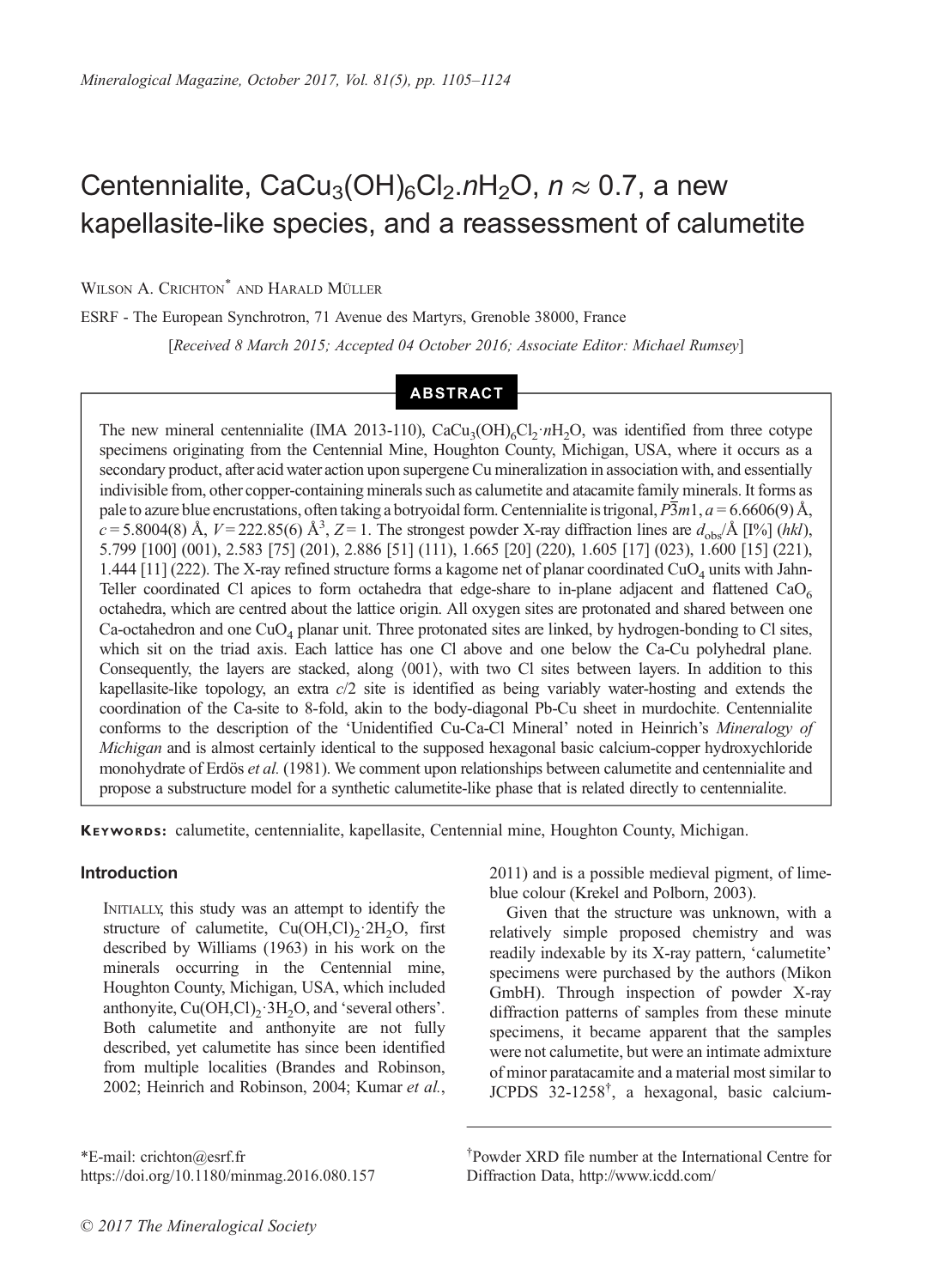copper hydroxychloride monohydrate,  $Cu<sub>3</sub>(OH)<sub>6</sub>CaCl<sub>2</sub>·H<sub>2</sub>O, a = 6.66 Å, c = 5.81 Å, pre$ pared by Erdös et al. [\(1981\).](#page-18-0) Erdös et al. [\(1981\)](#page-18-0) also report that their compound is one of a series of basic hydroxychlorides reported by [Feitknecht](#page-18-0) [\(1949\)](#page-18-0) and [Oswald and Feitknecht \(1964\)](#page-19-0), most recently cited through their relation to the new descriptions of kapellasite  $(Cu_2Zn(OH)_{6}Cl_2)$ (Krause et al[., 2006\)](#page-18-0), herbertsmithite [\(Braithwaite](#page-18-0) et al.[, 2004](#page-18-0)) and haydeeite  $(Cu_3Mg(OH)_6Cl_2)$ ([Schlüter and Malcherek, 2007\)](#page-19-0). Later studies have further developed the crystallization of that same compound, on an industrial scale ([Lubej](#page-19-0) et al.[, 2004](#page-19-0)), where it appears (as do other related basic copper salts) as active ingredients of a range of contact fungicides/herbicides akin to Bordeaux mixture. We became more intrigued because [Erdös](#page-18-0) et al. [\(1981\)](#page-18-0) also reported a more hydrated  $Cu<sub>4</sub>CaCl<sub>2</sub>(OH)<sub>8</sub>·3.5H<sub>2</sub>O$  compound (JCPDS 32-1257) that was indexed as primitive tetragonal  $(a = 1257)$ 9.44,  $c = 15.077$  Å) and commented upon as being calumetite-like. When heated to 165°C, this compound is also reported to form  $Cu<sub>2</sub>(OH)<sub>6</sub>CaCl<sub>2</sub>·H<sub>2</sub>O$ , apparently the same phase that dominated our natural specimens. None of the structures of these chemistries were elucidated. In the past decade interest in the basic copper hydroxides has increased enormously; several new members as minerals and many more as synthetic compounds with the general atacamite group formula  $M^{2+}Cu_3(OH)_6Cl_2$ ,  $M^{2+} = Zn$ , Cu, Ni, Co, Mg, Mn, Cd are already described as atacamite, kapellasite, or otherwise related forms such as gillardite [\(Braithwaite](#page-18-0) et al., 2004; [Clissold](#page-18-0) et al.[, 2007](#page-18-0); [Fleet, 1975](#page-18-0); [Kampf](#page-18-0) et al., 2013a; Kampf et al.[, 2013](#page-18-0)b, Krause et al.[, 2006](#page-18-0); [Malcherek and Schlüter, 2007](#page-19-0); [Malcherek](#page-19-0) et al., [2014; Nishio-Hamane](#page-19-0) et al., 2014; [Welch](#page-19-0) et al., [2014\)](#page-19-0). These may be highly site-ordered or essentially disordered over the cation sites, particularly in paratacamite structures, with Zn-, Mg- and Ni-dominant intermixing chemistries known. Outside of the mineralogy community this interest is partly due to a singular aspect that their structures share that offers the potential of investigating the properties of geometrically frustrated systems [\(Chu](#page-18-0) et al.[, 2010; Colman](#page-18-0) et al., 2011; Fak et al.[, 2012](#page-18-0); [Jansen](#page-18-0) et al., 2008; [Kermarrec](#page-18-0) [et al.](#page-19-0), 2014; Li et al., [2013; Li and Zhang, 2013; McQueen](#page-19-0) et al., 2011; Nilsen et al.[, 2013](#page-19-0)). These occur in several geometric situations; for instance, when magnetic ions are arranged in a trihexagonal or honeycomb Ising net [\(Wannier, 1950](#page-19-0)). The term 'kagome' was later applied by Husimi ([Syozi, 1951\)](#page-19-0) and solutions

for which were determined for its specific heat function and lack of magnetic transition. An ideal system for physical study might be arranged in a manner such that the kagome net is planar and where there is sufficient inter-layer separation that one layer does not bias the next layer's magnetic response. Therefore, ideally planar 2D structures are favoured over their three-dimensional counterparts (kapellasite- over herbertsmithite- over murdochite-like topologies, say). In designing such a system, we might then require the largest difference between non-magnetic  $M^{2+}$  and Cu cations that will still afford crystallization in this structure type, in order to give the maximum interlayer gap and minimize possible cation site mixing. [The compound used by Erdös](#page-18-0) et al. (1981) was Ca-containing and Ca has an ionic radius significantly larger (six-coordinated  $Ca^{2+} = 1.00$  Å) than other atacamite, or kapellasite  $M^{2+}$  cations (e.g.  $Mg = 0.72$  Å,  $Zn = 0.75$  Å,  $Mn^{2+} = 0.83$  Å (high spin); cf.  $Cu^{2+} = 0.73$  Å). Due to this potential for further magnetic studies and the potential for slightly different Ca-Cu hydroxychloride hydrates so far mentioned, we also conducted extensive measurements on synthetic compounds; however, here we prioritize this description to those data provided to the Commission on New Minerals, Nomenclature and Classification, and as far as possible, only supported by the three cotypes.

The mineral and name have been approved by the IMA-CMNMC, reference number IMA 2013-110, and is named for the type location, the Centennial mine, Calumet, Houghton County, Michigan, USA, which is part of the Lake Superior native copper district that extends to include Ontonagon, Houghton and Keweenaw Counties of the Northern Peninsula region of Michigan. The three cotypes originate from this location, though at what depth is unclear from cotype 1. The Centennial mine is also the type locality for anthonyite and calumetite. For a complete description of the regional and local mineralogy and setting, the reader is referred to Heinrich's Mineralogy of Michigan ([Heinrich and](#page-18-0) [Robinson, 2004](#page-18-0)) and references therein.

#### Type material

We have elected to use three cotypes as our initial material for centennialite was originally supplied as 'calumetite' and, conversely, initial synthesis trials of the centennialite compound produced a material with a diffraction pattern resembling calumetite. Thus it was our intention to provide evidence that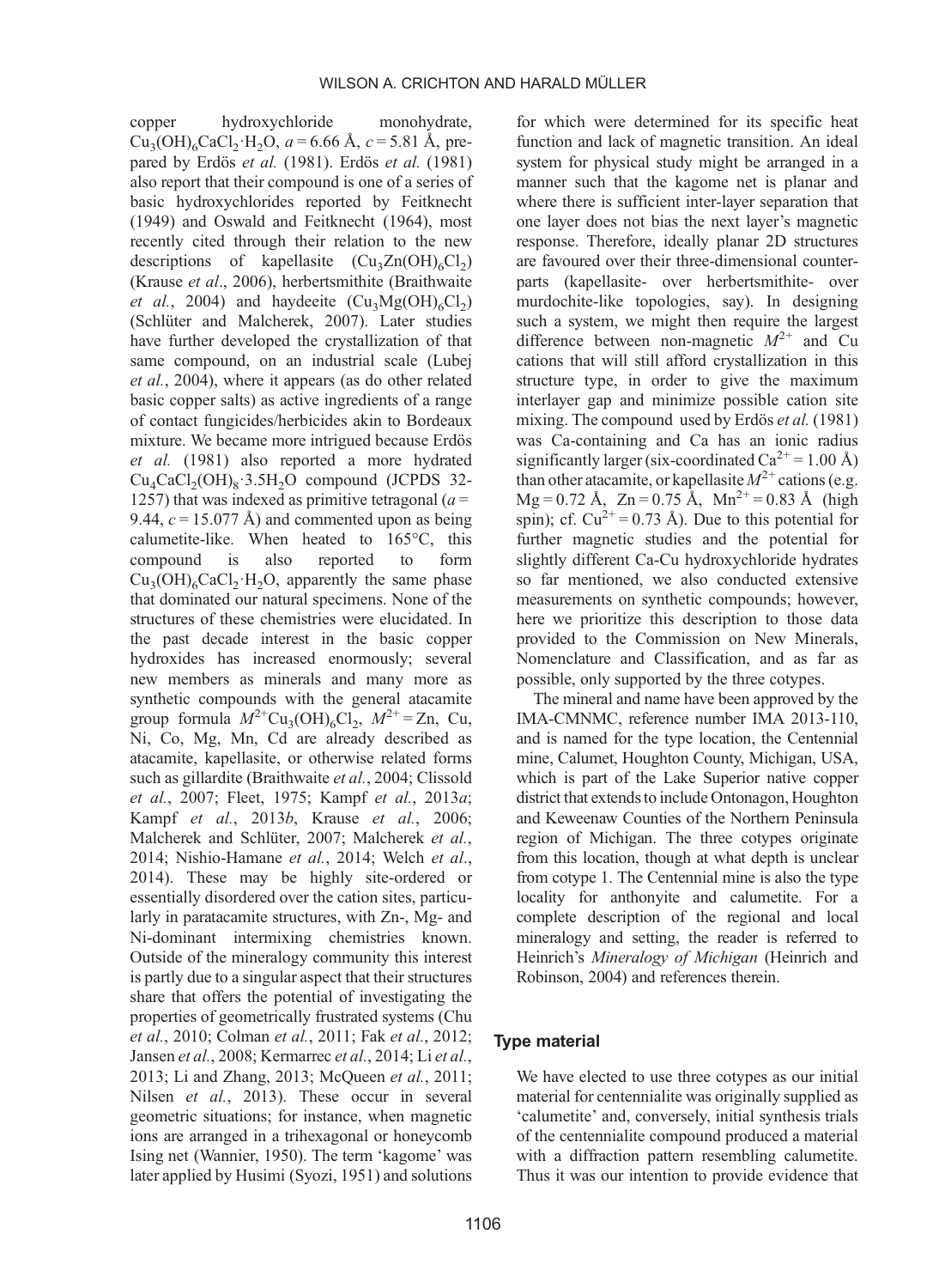centennialite can be found with genuine typespecimen calumetite and other pedigreed material donated by Williams. We were kindly given access to specimen 8789 from the Mineral Museum of the University of Arizona, following Williams' note of submission, and specimen 14073 of the Musée de Minéralogie de Paris, as it is listed by the IMA as a type specimen of calumetite. These specimens are now also cotypes of centennialite, in addition to our original cotype 1 material which has been split between the two Institutions as detailed below.

Cotype 1 is the original specimen from which we identified centennialite. It was sold as 'Calumetite: Centennial Mine, Calumet, Houghton Co., Michigan, USA.' Three pieces in gelatine capsules remain with two labels (of an original supply of five: one part has been exhausted, one is an empty capsule and one lacked any material relevant to this study). The contents of the capsules are single agglomerations up to 0.5 mm of detached botryoidal crusts of greenish blue colour and, following X-ray inspection, mixed mineralogy (Fig.  $1a$ ). The Musée de Minéralogie, Paris and the Mineral Museum of the University of Arizona, have retained part of this sample; with catalogue numbers 83080 and 19588, respectively.

Cotype 2 [\(Fig. 1](#page-3-0)b) is specified as University of Arizona specimen 8789; 'Calumetite', from 'Centennial Mine, (4.800' level) Mich.' from Sidney A. Williams and was received into the University of Arizona Mineral Museum collection on 01/01/1964 [1st January 1964]. It consists of a single specimen, 50 mm  $\times$  25 mm  $\times$  20 mm as encrustations in and on wall-rock; with a painted label.

Cotype 3 [\(Fig. 1](#page-3-0)c) is specified as 'Calumetite' from 'Centennial mine, Calumet, Houghton Co., Michigan, USA (4.800' level), exchange with S.H. [sic] [Williams, 1963](#page-19-0)' in the Musée de Minéralogie, Paris, collection number 14073. It consists of several mm-sized irregular encrusted pieces plus a detached grain box-mounted and labelled.

Upon inspection, it transpired that our selection of multiple cotypes was essential, as none individually offered unique identification of characteristic peaks of the title compound by exclusion of other contributions, a general observation also quoted elsewhere; e.g. [Brandes and Robinson](#page-18-0) [\(2002\)](#page-18-0) and Mineralogy of Michigan [\(Heinrich](#page-18-0) [and Robinson, 2004\)](#page-18-0).

## **Occurrence**

Centennialite is described from the Centennial Mine, Calumet, Houghton County, Michigan,

USA, (47°15′30″ N, 88°25′43″ W), which is part of the Lake Superior native copper district that extends to include Ontonagon, Houghton and Keweenaw Counties of the Northern Peninsula region of Michigan. It occurs as a secondary product, after acid water action upon supergene Cu mineralization in association with, and essentially indivisible from, other Cu-containing minerals such as calumetite and atacamite family minerals. For a complete description of the regional and local mineralogy and geological setting, the reader is referred to Mineralogy of Michigan [\(Heinrich and](#page-18-0) [Robinson, 2004\)](#page-18-0) and references therein. The description, association and proposed chemistry of centennialite is identical to that of the<br>
'Unidentified Cu-Ca-Cl Mineral' of the 'Unidentified Cu-Ca-Cl Mineral' of the Mineralogy of Michigan ([Heinrich and Robinson,](#page-18-0) [2004\)](#page-18-0), which uses a proposed chemistry  $Cu<sub>2</sub>(OH)<sub>6</sub>CaCl<sub>2</sub>·H<sub>2</sub>O?$  and has been identified at various mines in the district; e.g. Ahmeek (see figs 50 and 144 of Mineralogy of Michigan; [Heinrich](#page-18-0) [and Robinson, 2004](#page-18-0)), Quincy, White Pine, Mohawk and Centennial mines, where "it often occurs with calumetite, which it greatly resembles." It is proposed, on the basis of X-ray and infrared data (unpublished work of B. C. Cornilsen, cited in Mineralogy of Michigan) that this unknown mineral corresponds to the compound of [Erdös](#page-18-0) et al. [\(1981\)](#page-18-0); however, "…that it is only found in small amounts, intimately mixed with other phases [therefore] making it nearly impossible to characterize." Further unpublished work since made available to these authors has also highlighted the occurrence of centennialite (in association with calumetite) from those mines listed above and the Franklin Jr. mine ([Brandes and Robinson, 2002](#page-18-0)). Diffraction data and descriptions of the habits from that material (A. W. Seaman Mineral Museum specimens WAS-254, Quincy and WPM-7, White Pines) tested therein are in concordance with these data here; that is, "calumetite and calcium copper chloride minerals can form as a mixture on the same specimen." Other specimens, e.g. FS-101, are noted as occurring with both pale and intense dark blue botryoidal masses showing energy dispersive spectroscopy evidence of Cu-Ca-Cl content ([Brandes and Robinson, 2002](#page-18-0)). We emphasize the implication that both field and laboratory investigations on natural samples, where a wider range of locations have been surveyed than here, and synthetic compounds clearly identify a close association between various Ca-Cu hydroxychloride hydrates and calumetite (or calumetitelike phases). There is considerable evidence that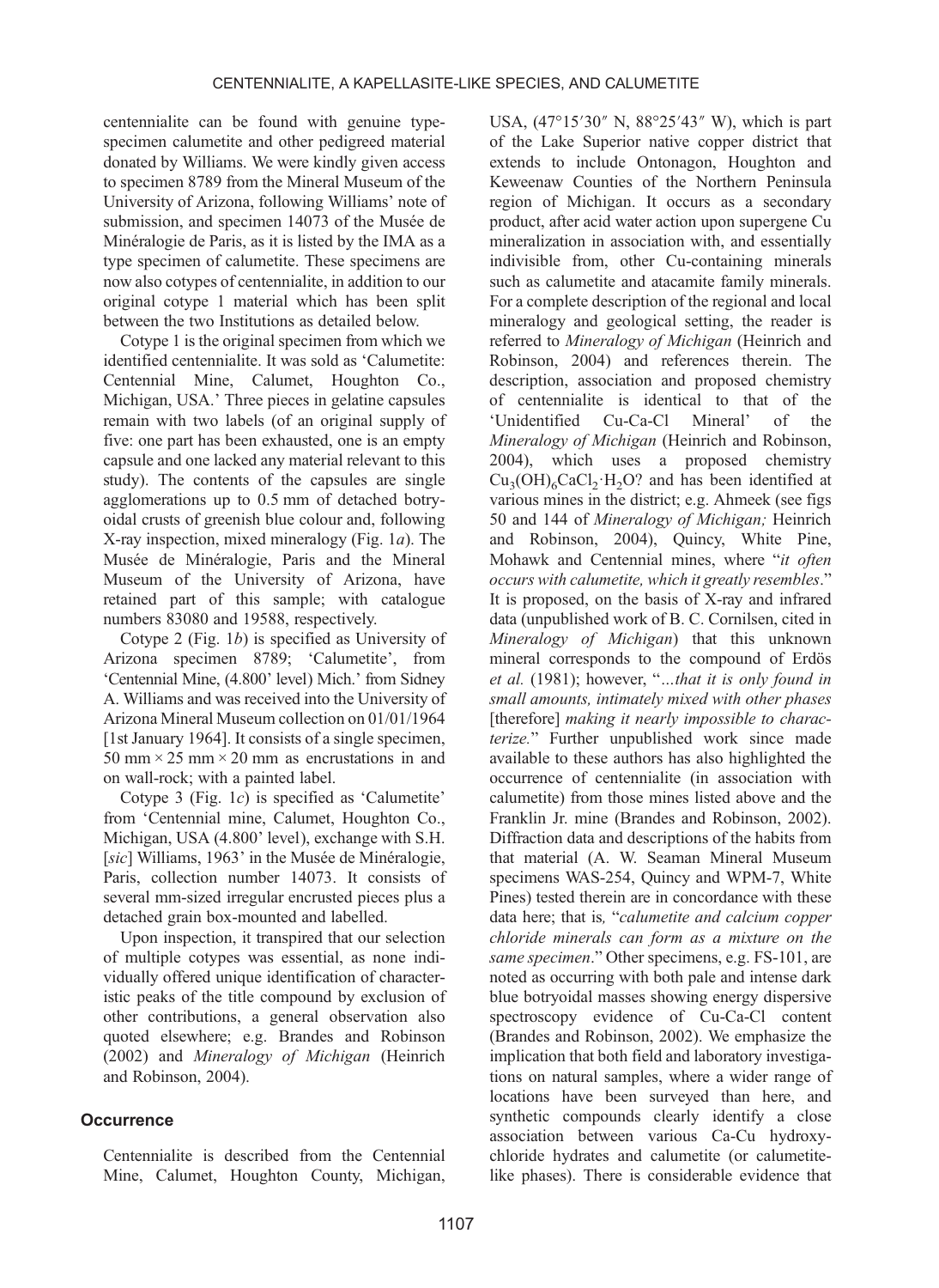WILSON A. CRICHTON AND HARALD MÜLLER

<span id="page-3-0"></span>

FIG. 1. Photographs of the specimens used in this study, all from the Centennial mine; (*a*) pale greenish blue aggregate of botryoidal crust ∼250 µm across, in and through the gelatine capsule – part of cotype 1; (b) part of cotype 2 and University of Arizona Mineral Museum specimen 8789 showing a surface coating on copper mineralization, with chalky pale-blue encrustation; (c) part of cotype 3 and Musée de Minéralogie, Paris, specimen 14073, showing pale and powder blue regions of centennialite-bearing calumetite. Paler blue regions tend to be richer in centennialite (by X-ray, in transmission). The scale bar is ∼0.5 mm in each photograph.

mineralogies corresponding to the hexagonal monohydrate identified by Erdös et al[. \(1981\)](#page-18-0) have been identified elsewhere in field specimens and that these correspond to this description of centennialite.

## Optical properties

The material was unsuitable for any type of optical analysis barring simple macroscopic descriptions.

## **Chemistry**

Given the size and the heterogeneity of the natural specimens, analyses of a qualitative and comparative nature were performed to demonstrate presence of Ca in all cotypes. Analysis was performed on a LEO 1530 EM with an Si/Li Oxford INCA system (ESRF). To minimize in-beam degradation of the sample, which resulted in significantly low totals, back-scattering (EDX) area scans were used over a 90 second period. These nonetheless identify an ∼1:3:2 atomic ratio in Ca:Cu:Cl composition ([Table 1](#page-4-0)) across all three cotypes.

As more accurate information pertaining specifically to centennialite was not possible on the natural samples, analyses were also performed on synthetic material. To ensure the same phase was analysed, the X-ray pattern of the synthetic compound was confirmed as being indistinguishable from both centennialite and Erdös et al.'s hexagonal monohydrate. A combination of combustion analysis, ion chromatography, inductively coupled plasma mass spectrometry and inductively coupled plasma atomic emission spectroscopy, analyses conducted by Mikroanalytisches Labor Pascher, Remagen, Germany, resulted in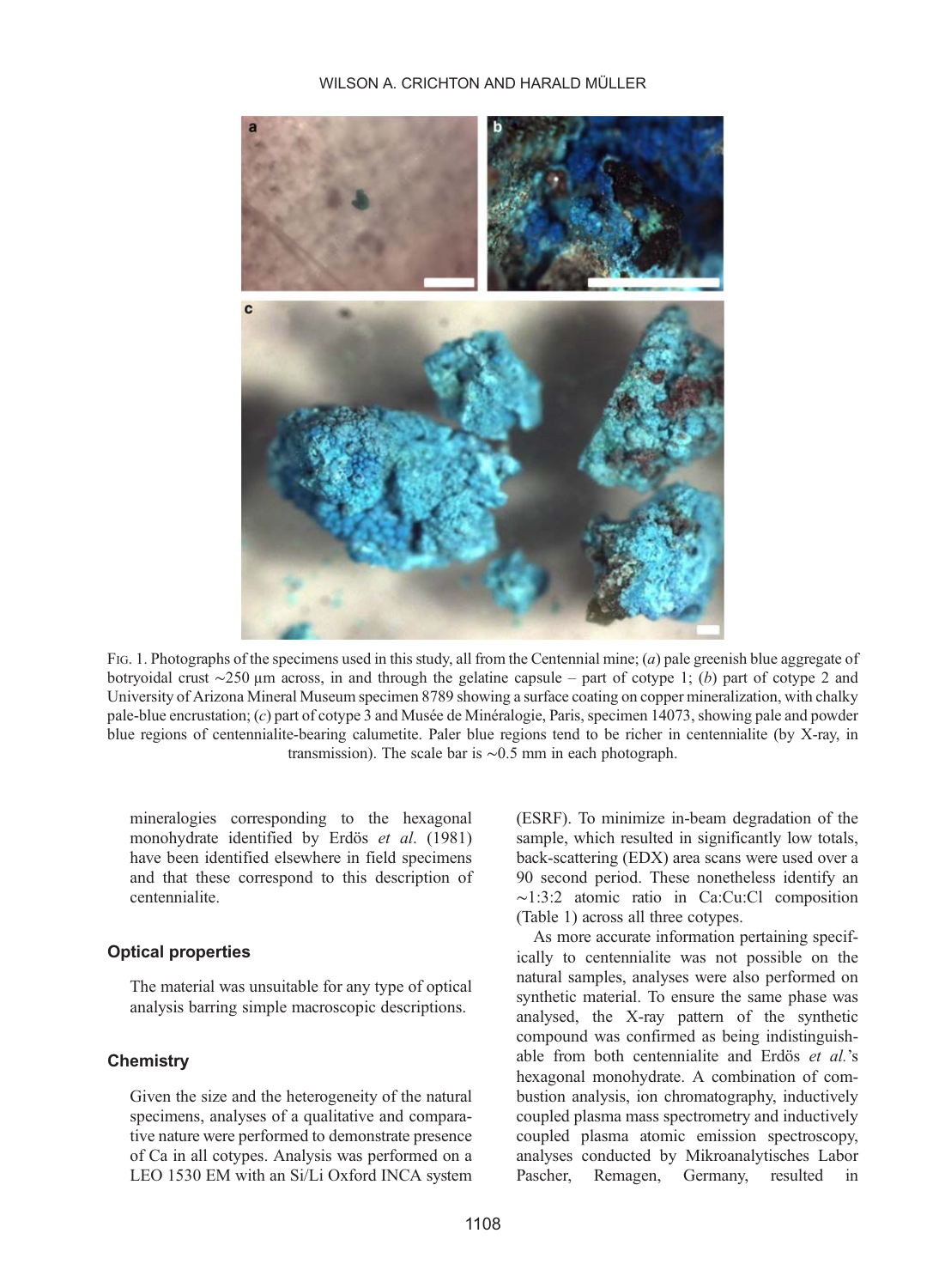#### CENTENNIALITE, A KAPELLASITE-LIKE SPECIES, AND CALUMETITE

<span id="page-4-0"></span>TABLE 1. Results of chemical analyses (at.%) of the three cotype specimens conducted by secondary emission in an LEO 1530 electron microscope equipped with a Si/Li Oxford INCA system. Totals are low due to significant beam degradation and area scans were performed to minimize this effect. Note the resemblance of all three cotypes (which are multiphase) to each other and the near 1:3:2 atomic ratio between Ca:Cu:Cl in each. Silver, Zn, Fe and Mg were all sought for but not detected.

| Sample<br>Constituent | Area scan      | Cotype 1 | 8789 (ex-Williams)<br>Cotype 2 | 14073 (ex-Williams)<br>Cotype 3 |
|-----------------------|----------------|----------|--------------------------------|---------------------------------|
| A1                    | 1              | n.t.     | n.t.                           | n.t.                            |
|                       | $\overline{c}$ | n.t.     | n.t.                           | 0.4                             |
|                       | 3              | 0.5      | n.m.                           | n.t.                            |
| Si                    | 1              | n.t.     | n.t.                           | n.t.                            |
|                       | 2              | n.t.     | n.t.                           | 0.3                             |
|                       | 3              | n.t.     | n.m.                           | n.t.                            |
| Ca                    |                | 10.4     | 9.9                            | 3.4                             |
|                       | $\overline{2}$ | 10.6     | 10.2                           | 8.9                             |
|                       | 3              | 9.8      | n.m.                           | 8.1                             |
| Cu                    | 1              | 29.0     | 29.2                           | 36.6                            |
|                       | $\overline{2}$ | 28.8     | 29.1                           | 30.6                            |
|                       | 3              | 28.9     | n.m.                           | 30.4                            |
| C1                    | 1              | 21.3     | 21.9                           | 19.9                            |
|                       | 2              | 21.2     | 21.6                           | 19.1                            |
|                       | 3              | 21.2     | n.m.                           | 23.0                            |
| $\Omega$              |                | 39.4     | 39.1                           | 40.0                            |
|                       | $\mathfrak{2}$ | 39.4     | 39.2                           | 40.7                            |
|                       | 3              | 39.5     | n.m.                           | 38.5                            |

n.t. = no trace, n.m. = not measured.

composition of Ca 10.1 wt.%, Cu  $44.3$  wt.%, Cl 16.9 wt.%, O 24.2 wt.%, H 1.91 wt.%, with a total yield of 97.41 wt.%, of which the oxygen analysis is determined as being least reliable. This gives an empirical formula of  $Ca<sub>1.05</sub>Cu<sub>2.92</sub>(OH)<sub>5.94</sub>$  $Cl_2 \cdot H_{1.98}O$  (normalized to 2 Cl, with OH and H<sub>2</sub>O partitioned according to H content and chargebalancing). Using the inferred water content obtained here, and the structural studies of cotype 1 and cotype 3, the formula for centennialite is  $CaCu<sub>3</sub>(OH)<sub>6</sub>Cl<sub>2</sub>.nH<sub>2</sub>O$ , where  $n \approx 0.7$ .

## X-ray crystallography

Powder diffraction data from a 0.25 mm irregular mass of cotype 1 were collected on a mar555 flatpanel detector in transmission mode at beamline ID09A, at a wavelength of 0.4144 Å and distance of ∼310 mm with a Laue monochromated and focused beam size of  $\sim$ 10 μm<sup>2</sup>. The friable sample was

mounted on adhesive tape and ω was oscillated by −12° to 12° during exposure (3 seconds) to improve intensity averaging. The sample-detector-beam geometry and wavelength was calibrated with a Si standard, using Fit2D, [\(Hammersley](#page-18-0) et al., 1995), and was subsequently azimuthally integrated to result in a regular 2θ-intensity diffraction pattern [\(Hammersley](#page-18-0) et al., 1996). This method was also used for cotypes 2 and 3, while data presented for synthetic samples were collected at beamline ID06, with 0.5 mm capillary samples, in transmission at a monochromatic wavelength of 0.3757 Å, on a mar345 image plate detector. In this case the detector geometry and sample-detector distance was fixed using SRM660a and reduced using Fit2D. One additional dataset, of synthetic sample number CaCuOx 60, shown here for comparison only, was collected on a Rigaku Miniflex-II, in flatplate reflection geometry in  $\theta$ –2 $\theta$  mode with CuK $\alpha$ radiation that was analysed downstream with a graphite (002) monochromator.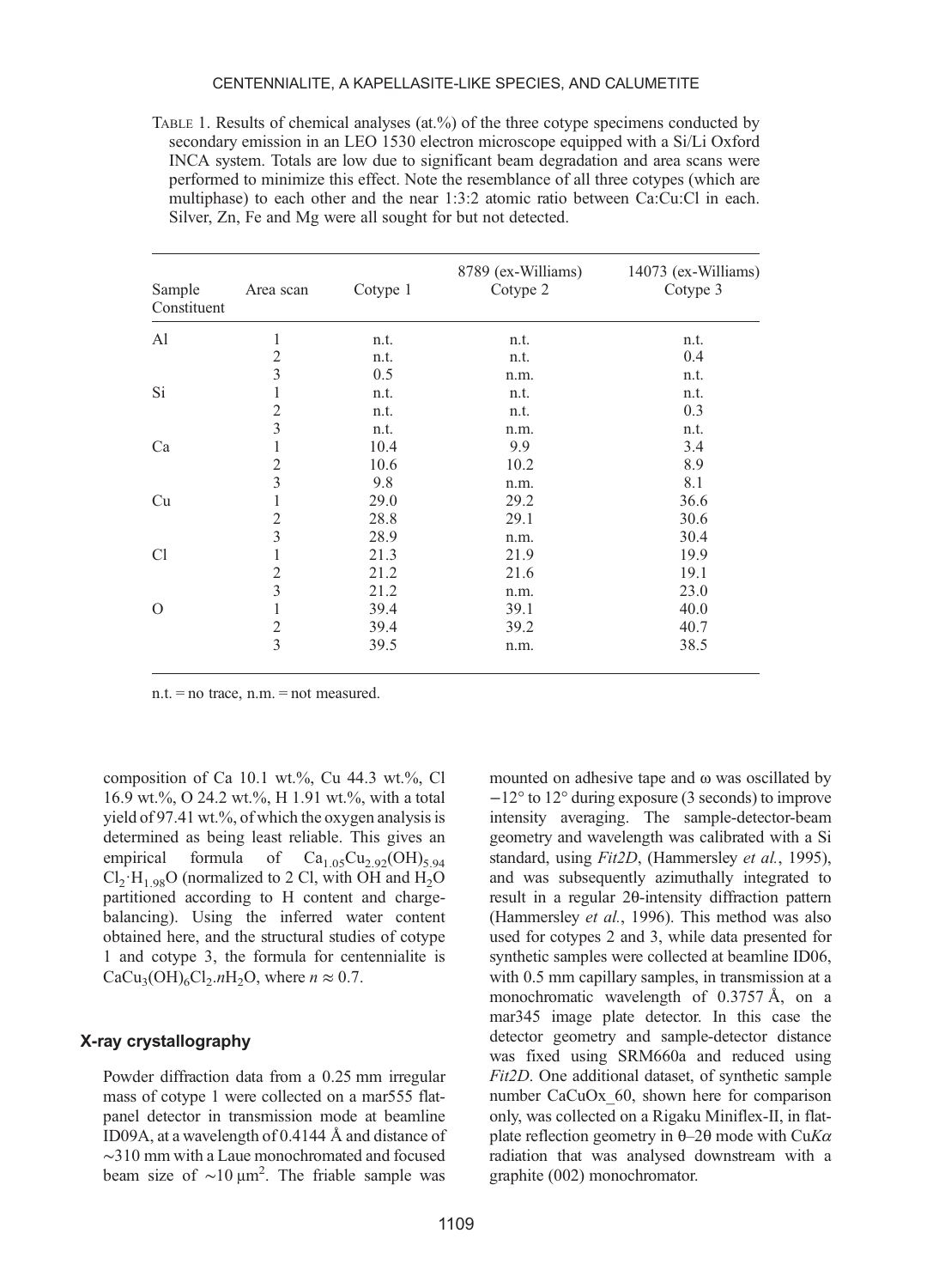### <span id="page-5-0"></span>Comparisons of the cotypes

Cotype 1, being our original material, was considered the primary specimen and all descriptive structural work uses data collected on this sample. Automated search-match readily assigns all peaks to a mixture of card JCPDS 35-1258 ([Erdös](#page-18-0) et al., [1981](#page-18-0) data) (i.e.  $Cu_2(OH)_6CaCl_2·H_2O$ ,  $a = 6.66$ ,  $c = 5.81$  Å) and minor paratacamite. As no structure is associated with Erdös et al.'s phase, we proceeded to index all reflections not assigned to possible paratacamite. Peaks were selected by their 2<sup>nd</sup>derivative, without smoothing, on backgroundsubtracted  $(y_{\text{min}} = 0)$  data. From the first 20 unidentified lines, TAUP ([Taupin, 1973\)](#page-19-0) obtains the hexagonal lattice  $a = 6.6589$ ,  $c = 5.8038$  Å,  $M(20) = 18.36$ , with a considerable number of primitive and centred orthorhombic and tetragonal lattices, due to an eventual  $c/a \approx \sqrt{3}/2$ , which allows for notional higher metric symmetry based on an F-centred cubic lattice of  $a \approx 9.44$  Å. DICVOL91 [\(Boultif and Louër, 1991](#page-18-0)) identifies the hexagonal lattice  $a = 6.6586(16)$ ,  $c = 5.8038(17)$  Å with  $M(20) = 45.7$  and  $F(20) = 146.5$ , by far the highest rating of these possible solutions. Using the extended list of uniquely indexed peak positions, and minimizing on  $d$  spacing, a symmetryconstrained lattice is obtained with Unitcell [\(Holland](#page-18-0) [and Redfern, 1997](#page-18-0)) and results in  $a = 6.6606(9)$ ,  $c =$ 5.8004(4) Å,  $V = 222.85(6)$  Å<sup>3</sup>, identical to that reported by Erdös et al. [\(1981\),](#page-18-0) Table 2. The powder diffraction data were Le Bail-fitted [\(Le Bail](#page-19-0) et al., [1988\)](#page-19-0) using Jana2006 (Petříček et al.[, 2014](#page-19-0)) and no systematic extinctions were observed relative to a lattice-restrained P1 fit. Using the correspondence with other kapellasite-like structures the symmetry of  $\overline{P3}m1$  was deemed appropriate, the structure was filled using a kapellasite basis from [Krause](#page-18-0) et al. [\(2006\)](#page-18-0) and refined ([Table 3,](#page-6-0) [Fig. 2\)](#page-7-0), with the inclusion of the substructure model for  $Cu<sub>3</sub>(OH)<sub>2</sub>Cl$ as paratacamite of [Fleet \(1975\)](#page-18-0). The Le Bail fit of both phases returns a profile  $GoF = 1.30$ ,  $Rp =$ 2.90%,  $wRp = 4.68\%$ ;  $a = 6.66421(5)$ ,  $c = 5.81092$ (8) Å and  $a = 6.84220(15)$  Å and  $c = 14.13015(15)$ Å. Rietveld refinement  $R$  factors were; for centennialite,  $Robs = 5.99\%$ ,  $wRobs = 7.38\%$  and paratacamite  $Robs = 7.73\%$ , wRobs =  $8.54\%$ , with profile GoF = 2.19,  $Rp = 5.14\%$  and  $wRp = 7.88\%$ with lattices of  $a = 6.6615(1)$ ,  $c = 5.8022(2)$  Å, for centennialite and  $a = 6.8369(7)$ ,  $c = 14.126(3)$  Å for the  $R\overline{3}m$  substructure. These refined values for centennialite are, within error, identical to those obtained by symmetry constrained least-squares and those of Erdös et al. (1981).

TABLE 2. Powder diffraction data collected for centennialite. Using *Unitcell* (Holland and Redfern, 1997). These data refine to  $a = 6.6606(9)$ ,  $c = 5.8004(4)$  Å and  $V = 222.85(5)$  Å<sup>3</sup>, using a hexagonal lattice, with no zero correction.

| $I_{rel}$                | $d_{\it meas}$ | $d_{calc}$ | $\boldsymbol{h}$        | $\boldsymbol{k}$        | $\mathfrak l$                              |
|--------------------------|----------------|------------|-------------------------|-------------------------|--------------------------------------------|
| 100                      | 5.799          | 5.800      | $\bf{0}$                | $\bf{0}$                | $\mathbf{1}$                               |
| $\mathbf{1}$             | 4.093          | 4.090      | $\overline{0}$          | $\mathbf{1}$            | $\mathbf{1}$                               |
| $\overline{c}$           | 3.332          | 3.330      | $\mathbf{1}$            | $\mathbf{1}$            | $\overline{0}$                             |
| 51                       | 2.886          | 2.888      | $\mathbf{1}$            | $\mathbf{1}$            | $\mathbf{1}$                               |
| 75                       | 2.583          | 2.582      | $\overline{2}$          | $\bf{0}$                | $\mathbf{1}$                               |
| $\leq$ 1                 | 2.187          | 2.187      | $\mathbf{1}$            | $\mathbf{1}$            |                                            |
| 32                       | 2.045          | 2.045      | $\overline{2}$          | $\bf{0}$                | $\frac{2}{2}$                              |
| $\overline{\mathbf{c}}$  | 1.934          | 1.933      | $\overline{0}$          | $\mathbf{0}$            | $\overline{3}$                             |
| $\overline{\mathcal{L}}$ | 1.834          | 1.833      | $\mathbf{0}$            | $\overline{1}$          | $\overline{3}$                             |
| $\frac{5}{2}$            | 1.823          | 1.825      | $\frac{3}{2}$           | $\overline{0}$          | $\,1$                                      |
|                          | 1.743          | 1.743      |                         | $\mathbf{1}$            | $\overline{c}$                             |
| 20                       | 1.665          | 1.665      | $\overline{2}$          | $\overline{\mathbf{c}}$ | $\bf{0}$                                   |
| 17                       | 1.605          | 1.606      | $\bf{0}$                | $\overline{\mathbf{c}}$ | 3                                          |
| 15                       | 1.600          | 1.601      | $\overline{\mathbf{c}}$ | $\overline{\mathbf{c}}$ | $\mathbf{1}$                               |
| 11                       | 1.444          | 1.444      | $\overline{2}$          | $\overline{\mathbf{c}}$ | $\overline{2}$                             |
| 8                        | 1.399          | 1.399      | $\overline{0}$          | $\overline{4}$          | $\,1\,$                                    |
| $\leq$ 1                 | 1.365          | 1.363      | $\overline{0}$          | 3                       | 3                                          |
| $<$ 1                    | 1.330          | 1.330      | $\mathbf{1}$            | $\mathbf{1}$            | $\overline{4}$                             |
| $\leq$ 1                 | 1.323          | 1.323      | 3                       | $\frac{2}{2}$           | $\mathbf{0}$                               |
| $\overline{7}$           | 1.296          | 1.296      | $\overline{0}$          |                         | $\overline{4}$                             |
| 6                        | 1.291          | 1.291      | $\mathbf{0}$            | $\overline{4}$          | $\overline{c}$                             |
| $\overline{c}$           | 1.262          | 1.262      | $\overline{c}$          | $\overline{c}$          | $\overline{\mathbf{3}}$                    |
| $\mathbf{1}$             | 1.232          | 1.230      | $\overline{4}$          | $\mathbf{1}$            | $\mathbf{1}$                               |
| $\leq$ 1                 | 1.208          | 1.207      | $\mathbf{1}$            | $\overline{\mathbf{c}}$ | $\overline{\mathcal{A}}$                   |
| $\leq$ 1                 | 1.204          | 1.204      | $\overline{c}$          | $\overline{\mathbf{3}}$ | $\overline{c}$                             |
| $\overline{\mathbf{c}}$  | 1.156          | 1.156      | $\overline{4}$          | $\overline{0}$          | $rac{3}{5}$                                |
| $<$ 1                    | 1.139          | 1.137      | $\overline{0}$          | $\mathbf{1}$            |                                            |
| $\frac{2}{2}$            | 1.090          | 1.090      | $\overline{4}$          | $\overline{c}$          | $\overline{0}$                             |
|                          | 1.077          | 1.076      | $\mathbf{0}$            | $\overline{c}$          | 5                                          |
| $\overline{4}$           | 1.071          | 1.071      | $\overline{4}$          | $\overline{c}$          | $\,1$                                      |
| $\overline{4}$           | 1.022          | 1.023      | $\overline{4}$          | $\overline{0}$          | $\overline{4}$                             |
| $\overline{4}$           | 1.020          | 1.020      | $\overline{4}$          | $\overline{c}$          | $\overline{c}$                             |
| $\,1$                    | 0.961          | 0.961      | 6                       | $\overline{0}$          | $\overline{0}$                             |
| $\overline{c}$           | 0.949          | 0.950      | $\overline{4}$          | $\overline{c}$          | $\begin{array}{c} 3 \\ 2 \\ 5 \end{array}$ |
| $\mathbf{1}$             | 0.912          | 0.913      | 6                       | $\overline{0}$          |                                            |
| $<$ 1                    | 0.904          | 0.904      | $\overline{4}$          | $\boldsymbol{0}$        |                                            |
| $\,1$                    | 0.871          | 0.871      | $\overline{4}$          | $\overline{c}$          | $\overline{4}$                             |
| $\leq$ 1                 | 0.861          | 0.861      | 6                       | $\overline{0}$          | $\overline{\mathbf{3}}$                    |
| $<$ 1                    | 0.832          | 0.833      | 4                       | $\overline{4}$          | $\mathbf{0}$                               |
| $<$ 1                    | 0.824          | 0.824      | 5                       | 3                       | $\overline{0}$                             |
|                          |                |            |                         |                         |                                            |

The strongest diffraction peaks are shown in bold.

Cotype 2 displays a wide variety of crystallizing mineralogies [\(Fig. 3\)](#page-7-0). We identify clearly through search match and Le Bail fit [\(Le Bail](#page-19-0) et al., 1988), using Jana2006 (Petříček et al[., 2014\)](#page-19-0), these as centennialite:  $a = 6.64450(10)$ ,  $c = 5.8006(2)$  Å;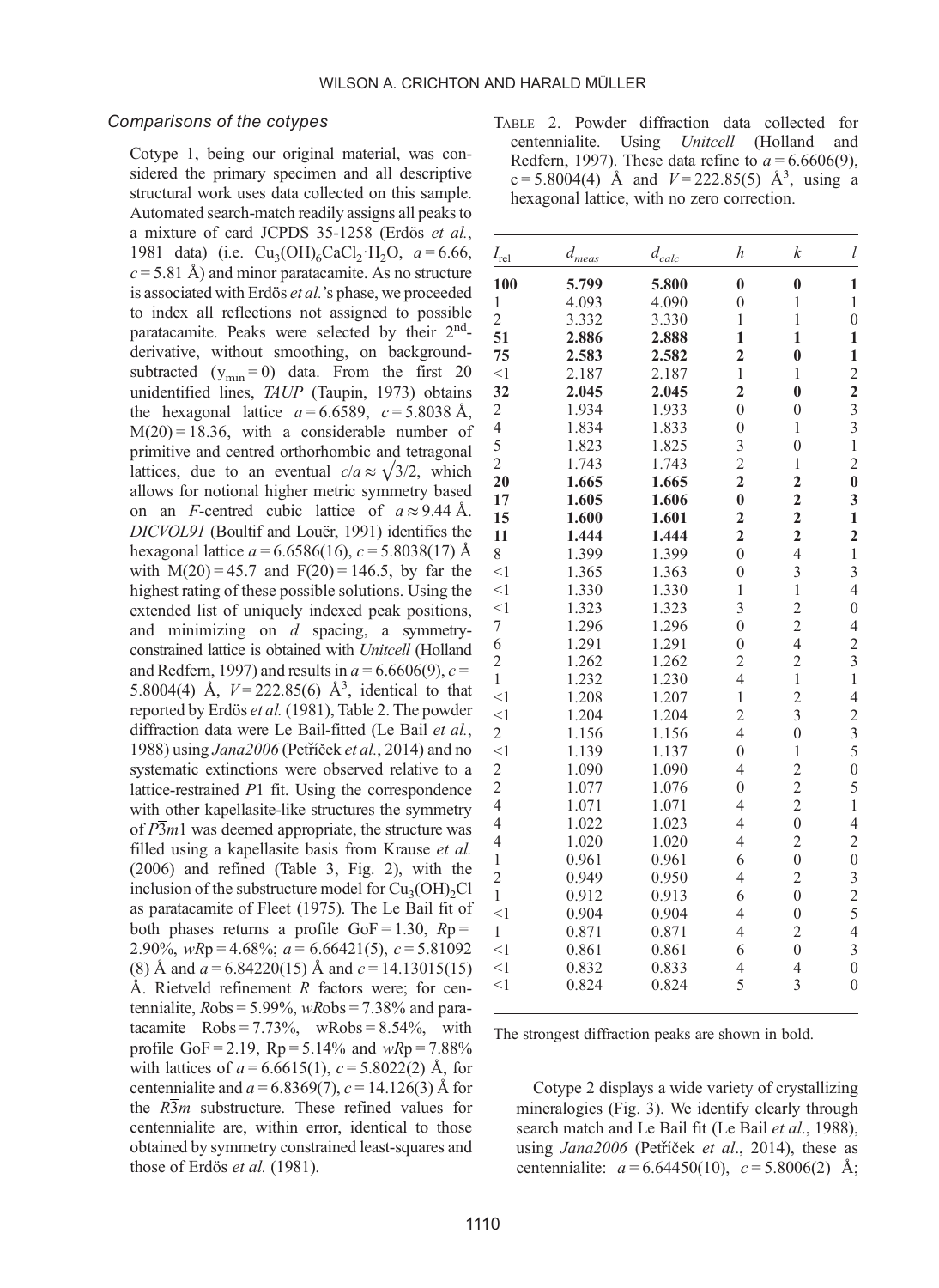<span id="page-6-0"></span>TABLE 3. The structure of centennialite obtained by Rietveld refinement (see [Fig. 2\)](#page-7-0), with additional H location by repulsion methods.

| Crystal data         |                                             |
|----------------------|---------------------------------------------|
| Formula              | $CaCu3(OH)6Cl2·0.79(3)H2O$                  |
| Formula weight       | 414.54                                      |
| Crystal system       | trigonal                                    |
| Space group          | P3m1                                        |
| Unit-cell dimensions | $a = 6.6615(1)$ Å                           |
|                      | c = 5.8023(2) Å<br>222.98(2) Å <sup>3</sup> |
| Cell volume          |                                             |
| Density, calculated  | 3.100 g $\text{cm}^{-3}$                    |
| Pearson code         | hP19                                        |
| Wyckoff sequence     | i <sup>2</sup> edba                         |

 $Robs = 5.99\%$  wRobs = 7.38%, refined with paratacamite, to  $Goof = 2.19$   $Rp = 5.14\%$ ,  $wRp = 7.88\%$ .

| Atom             | Wyck.          | Occ.                  | x/a           | y/b                   | z/c           | U, $\mathring{A}^2$ |
|------------------|----------------|-----------------------|---------------|-----------------------|---------------|---------------------|
| Cu1              | 3e             |                       | $\frac{1}{2}$ | $\theta$              | $\mathbf{0}$  | 0.0194(4)           |
| Ca1              | 1a             |                       | $\Omega$      | $\Omega$              |               | 0.037(2)            |
| O <sub>1</sub>   | 6i             |                       | 0.1903(7)     | 0.8097                | $-0.1434(9)$  | 0.0255(17)          |
| C <sub>11</sub>  | 2d             |                       | 1/3           | 2/3                   | 0.3791(9)     | 0.0258(14)          |
| Η†               | 6i             |                       | 0.1909(15)    | 0.8091(8)             | $-0.3012(6)$  | 0.038               |
| $\rm_{OW}$       | 1 <sub>b</sub> | 0.79(3)               | 0             | $\theta$              | $\frac{1}{2}$ | 0.066(8)            |
| <b>Distances</b> |                |                       |               |                       |               |                     |
| $Cu1-O1$         |                | $4 \times 1.985(4)$ Å | $Ca1-O1$      | $6 \times 2.348(5)$ Å | $Ca1-Ow$      | $2 \times c/2$ Å    |
| $Cu1-C11$        |                | $2 \times 2.922(4)$ Å | $O1-H1$       | $1 \times 0.916(5)$ Å |               |                     |
| Angles           |                |                       |               |                       |               |                     |
| $O1-Cu-Cl$       |                | $92.78(13)$ °         |               |                       |               |                     |
| $O1-H\cdots Cl1$ |                | $138.9(3)$ °          |               |                       |               |                     |

† Unrefined and located by repulsion, see text; errors on H by standard deviation over 10 runs in P1.

calumetite (Erdös *et al.*'s proposed lattice in  $P4_2$ );  $a = 9.39363(11)$ ,  $c = 15.081(3)$  Å and clinoatacamite,  $a = 11.8487(6)$ ,  $b = 6.8191(4)$ ,  $c =$ 6.1690(3) Å,  $\beta$  = 130.777(4)°, space group  $P2_1/a$ . All samples taken from cotype 2 display these components in varying degrees. Cotype 3, the typespecimen of calumetite, showed a similar range of minerals [\(Fig. 4\)](#page-8-0), with the addition of what is probably a small amount of ( pseudo)boleite, identified on the basis of its large  $d$  spacings (and the association with atacamite-like minerals is described elsewhere, e.g. La Compania mine, Sierra Gorda, etc.). The variation was more pronounced in this specimen so that in one scan an almost ideal centennialite pattern was obtained [\(Fig. 5](#page-8-0)), which was subsequently fitted to

1111

GoF = 0.75,  $Rp = 1.95\%$ ,  $wRp = 3.81\%$ ;  $a = 6.64066$ (8),  $c = 5.79836(22)$  Å in space group  $\overline{P3}m1$ .

#### Crystal structure

The crystal structure of centennialite, [Fig. 6](#page-9-0), consists of a two-dimensional triangular network of edge-sharing  $CaO<sub>6</sub>$  octahedra, located at the vertices of the hexagonal lattice. These alternate with edge-sharing planar  $CuO<sub>4</sub>$  units at  $a/2$  such that each  $CaO<sub>6</sub>$  octahedron is surrounded by rectangular  $CuO<sub>4</sub>$  units, three of which have identical tilt planes with respect to the aa plane. All O sites are protonated and bridge Ca and Cu sites. This Ca-Cu-polyhedral layer is separated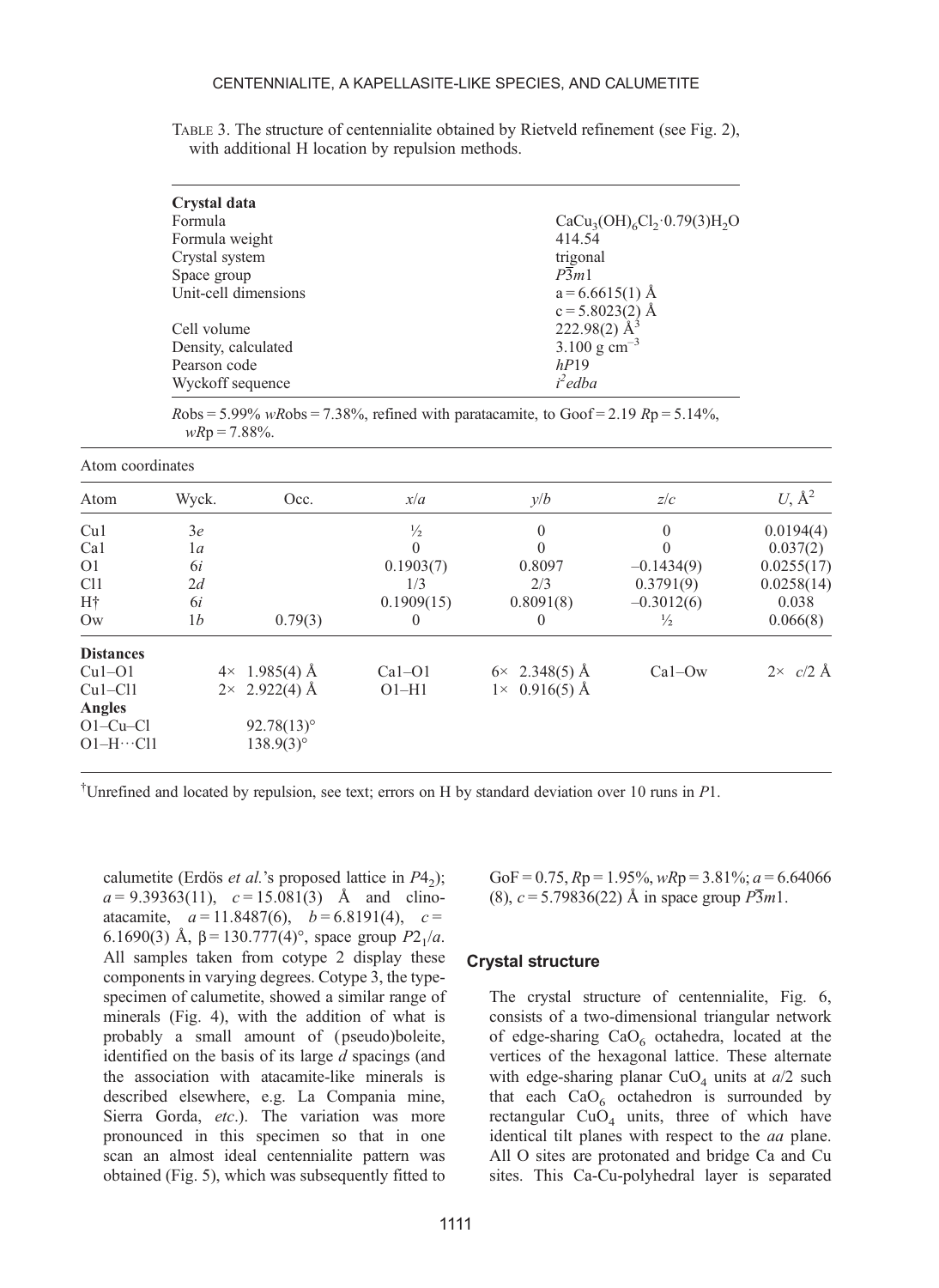#### WILSON A. CRICHTON AND HARALD MÜLLER

<span id="page-7-0"></span>

FIG. 2. X-ray diffraction pattern produced by Rietveld refining the centennialite model (shown in [Table 3](#page-6-0)) against X-ray data taken at ID09A, Mar555 detector,  $\lambda = 0.4143$  Å. It contains centennialite and paratacamite only. The Le Bail fit of both phases returns GoF = 1.30,  $Rp = 2.90\%$ ,  $wRp = 4.68\%$ ;  $a = 6.66421(5)$ ,  $c = 5.81092(8)$  Å and  $a = 6.84220(15)$  Å and  $c = 14.13015(15)$  Å ([Fleet \(1975\)](#page-18-0) substructure, as Cu<sub>2</sub>(OH)<sub>3</sub>Cl). Rietveld refinement R factors were, for centennialite,  $Robs = 5.99\%$ , wRobs = 7.38%, and for paratacamite  $Robs = 7.73\%$ , wRobs = 8.54%, with profile GoF = 2.19,  $Rp = 5.14\%$  and  $wRp = 7.88\%$ . Peak position data in [Table 2](#page-5-0) and [Table 4](#page-10-0) are from this dataset.

from the next, at one lattice spacing along  $c$ , by hydrogen-bonding to Cl sites. One Cl site is located above the layer, and one below, so that there are two Cl positions between each adjacent pair of layers. These extend the coordination to form the long apices of Jahn-Teller distorted  $Cu(OH)<sub>4</sub>Cl<sub>2</sub>$ 



FIG. 3. Le Bail fitted X-ray diffraction pattern of part of specimen 8789 (cotype 2) showing centennialite, calumetite and clinoatacamite. Fitting uses a  $\overline{P3m1}$  lattice (for centennialite), a  $P4<sub>2</sub>$  lattice (simulating Erdös *et al.*'s proposed lattice) and a monoclinic clinoatacamite lattice.  $GoF = 1.61$ ,  $Rp = 2.52\%$ ,  $wRp = 4.58\%$ . Tick-marks under the pattern: 'centennialite':  $a = 6.64450(10)$ ;  $c = 5.8006(2)$  Å; calumetite (estimated sublattice);  $a = 9.39363(11)$ ,  $c = 15.081(3)$  Å; clinoatacamite,  $a = 11.8487(6)$ ,  $b = 6.8191(4)$ ,  $c = 6.1690(3)$  Å,  $\beta = 130.777(4)°$  (in P2<sub>1</sub>/a). Observed points are shown in red and the calculated line is green. Data collection is as per Fig. 2.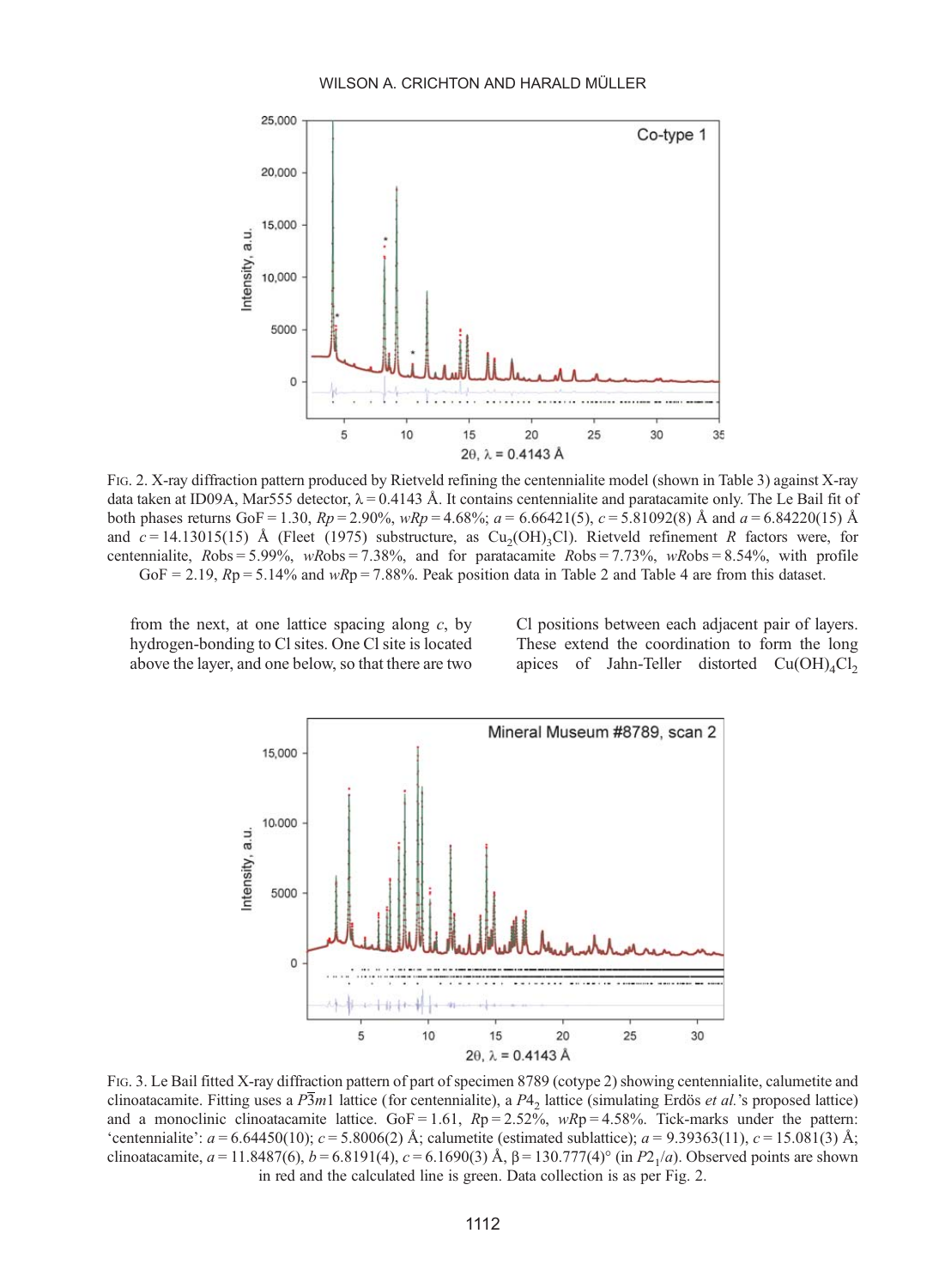#### CENTENNIALITE, A KAPELLASITE-LIKE SPECIES, AND CALUMETITE

<span id="page-8-0"></span>

FIG. 4. X-ray survey of parts of Musée de Minéralogie specimen 14073 (type of calumetite and cotype 3 of centennialite) showing the variety of mineral phases in this material. Highlighted in red is the sole, near-clean centennialite obtained in our survey and in green the closest approximation to samples of 8789. Vertical rules indicate the location of the main diffraction peaks of calumetite, centennialite and paratacamite. Large d spacings of possible pseudoboleite are indicated. Data collection is as per [Fig. 2.](#page-7-0)

octahedra. We have no significant evidence of site intermixing. Atom–atom distances are highly constrained by bridging and the lattice point symmetry; thus  $Ca-Ca = a$ , and  $Cu-Ca$  and  $Cu Cu = a/2$ . Cu–O and Ca–O can vary but there is one unique value per lattice for each, at  $4 \times 1.985(5)$  Å



FIG. 5. A profile fit of the near clean centennialite pattern (shown in red, Fig. 4) obtained from cotype 3. ID09A data, fitted with Jana2006 to GoF = 0.75,  $Rp = 1.95\%$ ,  $wRp = 3.81\%$ ;  $a = 6.64066(8)$ ,  $c = 5.79836(22)$  Å in space group  $\overline{P3m1}$ . Rietveld refinement of the centennialite model proposed here against these data results in a near identical structure with Ow occupancy of 0.70(4).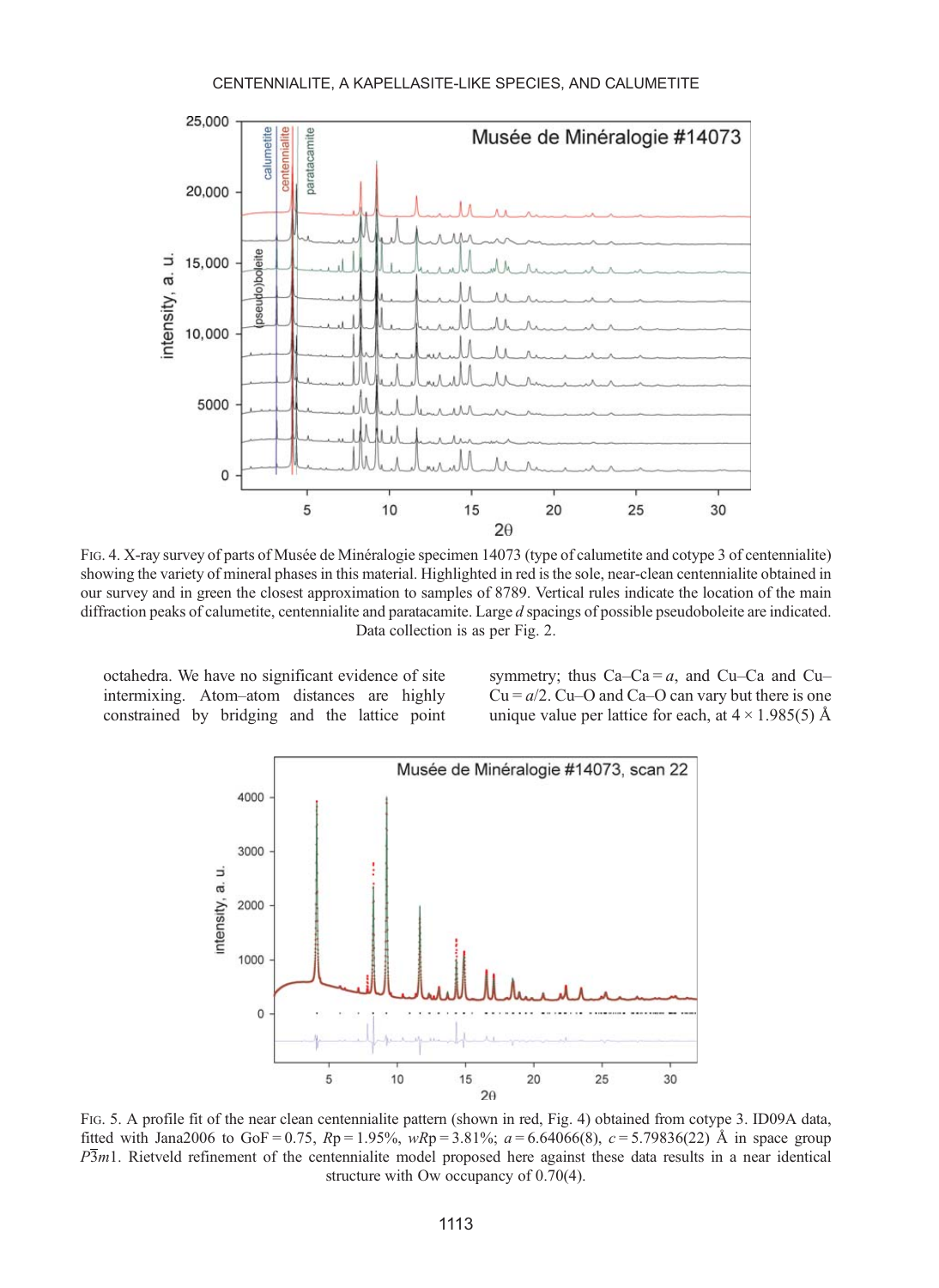<span id="page-9-0"></span>

FIG. 6. The refined structure, shown in [Table 3](#page-6-0), of centennialite. The chloride ions (green) lie on a triad axis about which three identical (dark blue) planar  $CuO(H)_{4}$  units are positioned and edge share via bridging oxygens to (sky blue) CaO(H)<sub>6</sub> octahedra. The bridging oxygen sites are protonated and form hydrogen bonds to the intralayer chlorides, of which there are two between each layer, per lattice. Additionally, a  $c/2$  oxygen (water) is shown in red. The coordination of Ca, extended to these is displayed in [Fig. 7,](#page-10-0) shown along the diagonal diad (a) and in the aa plane (b).

and  $6 \times 2.348(5)$  Å. Inspection of the Rietveldrefined lattice ( $a = 6.6615(1)$ ,  $c = 5.8023(2)$  Å) and comparison with other kapellasite-like minerals, indicates that our presumptions with respect to the effect of ion size are not misplaced. The necessity of site symmetry to self-constrain all bonds between Ca and Cu with O(H) at reasonable lengths has the effect of further flattening the octahedra, which show an elongation of 1.1558; cf. 1.0698 (haydeeite; [Schlüter and Malcherek, 2007](#page-19-0)), or 1.0771 (kapellasite; [Krause](#page-18-0) et al., 2006) and larger cell parameters in both directions (including misakiite, where we assume high-spin Mn; [Nishio-](#page-19-0)[Hamane](#page-19-0) et al., 2014). We also note that the extension of  $c/a$  as a function of ionic radius is linear for the three larger ionic radius structures. The Cu–Cl distances are longer in centennialite (2.922(4) Å, at  $90 \pm 2.78(13)$ ° from off-normal to the Cu–O plane) compared to essentially identical values of 2.765 Å in haydeeite and 2.762 Å in kapellasite. We note the value obtained by neutron diffraction for the synthetic analogue is shorter at 2.689 Å [\(Colman](#page-18-0) et al., 2008).

In an attempt to locate the hydrogen positions, we used the charge repulsion routine of ENDEAVOUR, where minimum constrained distances of  $Q^2-H_{\text{min}}^+=0.90 \text{ Å}, H^+\cdots Cl^-=2.22 \text{ Å},$  $Ca^{2+} \cdots H^{+} = 2.86 \text{ Å}, Cu^{2+} \cdots H^{+} = 2.38 \text{ Å}, H^{+} \cdots H^{+} =$ 1.52 Å were used. The average H location after 10 runs within the otherwise fixed and refined structure was identified at the 6i position nearperpendicular, 89.3(5)°, to the Ca-Cu-polyhedral layer (with H located at 0.3818(15), 0.1909(8), 0.3012(6), in P1, that was further symmetrized). This results in the O–H direction lying subparallel

to and pointing towards the triad and tending towards the nearer Cl site. The proposed position does then have a O–H distance of 0.916(5) Å, with H $\cdots$ Cl of 2.478(7) Å the O–H $\cdots$ Cl angle of 138.9(4) $^{\circ}$  and O…Cl of 3.225(7) Å. As expected, given the lattice, these distances are longer than in haydeeite and kapellasite, and longer also than in leverettite,  $2.32(3)$  Å and  $3.079(3)$  Å and gillardite, at 2.26 Å and 3.071 Å (Kampf et al.[, 2013](#page-18-0)a; [Clissold](#page-18-0) et al., 2007).

The main difference between centennialite- and the kapellasite-type structures is the propensity in the synthetic compounds for excess water, of apparently non-integer and variable amount. This aspect of the structure resolution was problematic as, while clear electron density was present at  $c/2$ , it is not in other kapellasites. The symmetry of an ordered water molecule is not commensurate with trigonal symmetry at that position. Thermogravimetry did not prove useful due to the presence of absorbed  $H_2O$  in starting compounds. There is also no suggestion of superlattice peaks that may indicate an alternate symmetry, due to ordering of the Ow site. Infrared data (synthetic) were not definitive either, as the structure already contains water. We required lowtemperature neutron refinement of our own synthetic deuterated compounds, together with the chemistry and thermogravimetric results of Erdös et al. [\(1981\)](#page-18-0) and Lubej et al. [\(2004\)](#page-19-0) and our own H-determining microanalysis on synthetic equivalents to be convinced that the c/2 site does indeed contain water, that it is disordered, probably variable to  $n = 1$ , and is not, for instance, a phantom peak in the Fourier maps. The Ow site extends the most distorted  $M^{2+}$  octahedra observed in this family to more regular  $CaO<sub>8</sub>$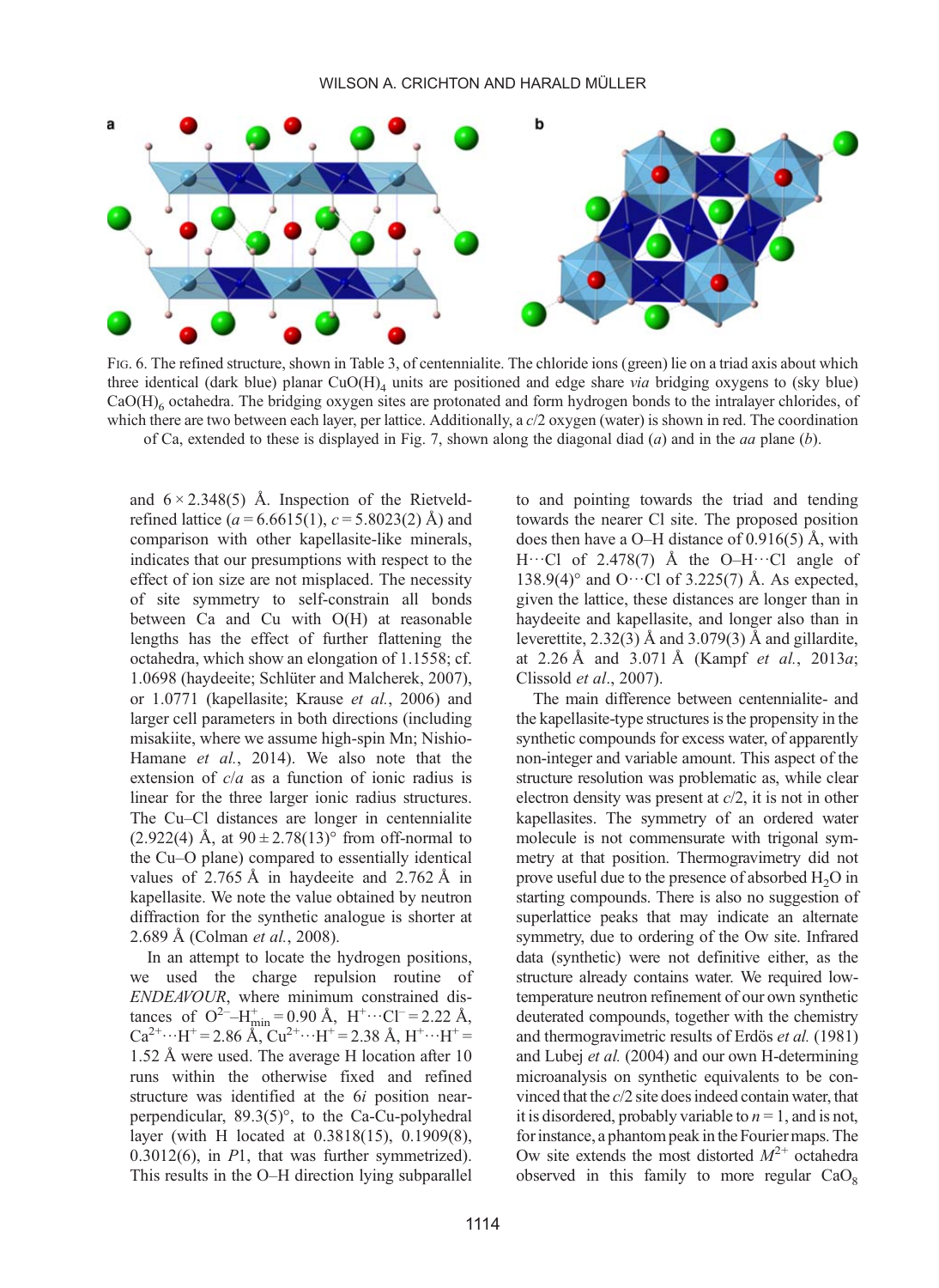<span id="page-10-0"></span>TABLE 4. Comparison between measured  $d$  spacings and intensities for centennialite and the and intensities for centennialite and the centennialite-like compound synthesized by Erdös et al. (1981).

|                  | Measured (this study) | Calculated<br>(Erdös et al., 1981) |                |
|------------------|-----------------------|------------------------------------|----------------|
| $I_{\text{rel}}$ | $d_{\rm meas}$        | $I_{\rm rel}$                      | $d_{\rm meas}$ |
| 100              | 5.799                 | 100                                | 5.806          |
|                  |                       | 40                                 | 5.780          |
| 1                | 4.093                 | 20                                 | 4.094          |
| $\overline{2}$   | 3.332                 | 30                                 | 3.333          |
|                  |                       | 40                                 | 2.906          |
| 51               | 2.886                 | 80                                 | 2.892          |
|                  |                       | 40                                 | 2.597          |
| 75               | 2.583                 | 90                                 | 2.581          |
| <1               | 2.187                 |                                    | 2.187          |
| 32               | 2.045                 | 60                                 | 2.049          |
| $\frac{2}{4}$    | 1.934                 | 10                                 | 1.938          |
|                  | 1.834                 | 30                                 | 1.836          |
| 5                | 1.823                 | 30                                 | 1.825          |
| $\overline{2}$   | 1.743                 | 30                                 | 1.745          |
| 20               | 1.665                 | 50                                 | 1.666          |
| 17               | 1.605                 | 40                                 | 1.609          |
| 15               | 1.600                 | 50                                 | 1.600          |
| 11               | 1.444                 | 50                                 | 1.445          |
| 8                | 1.399                 | 40                                 | 1.400          |
| $<$ 1            | 1.365                 |                                    | 1.363          |
| <1               | 1.330                 |                                    | 1.330          |
| <1               | 1.323                 |                                    | 1.323          |
| 7                | 1.296                 | 40                                 | 1.298          |
| 6                | 1.291                 | 40                                 | 1.293          |
| $\overline{2}$   | 1.262                 | 30                                 | 1.264          |

polyhedra. While this is unknown for kapellasites, a view from the origin to planes adjacent to the body diagonal in murdochite,  $PbCu<sub>6</sub>O<sub>8</sub>$  [\(Christ and Clark,](#page-18-0) [1955](#page-18-0); [Dubler](#page-18-0) et al., 1983), shows a distribution identical to one layer of centennialite, including dry PbO<sub>9</sub> units (ionic radius of eight-coordinate  $Pb^{4+} =$ 0.94 Å), Fig. 7. We have since become aware of further single-crystal analyses of synthetic material that corroborates these findings (with one analysis yielding refined occupancy of  $\text{Ow} = 0.61$  (S. Pam, pers. comm.). Therefore, the larger ionic radius of  $Ca<sup>2+</sup>$  compared to other kapellasites contributes significantly to the longer lattice parameters and atom–atom distances. This, we believe, is an important demonstration of centennialite's desirability for further magnetic studies, where interlayer interaction should be minimized, especially in the case of an  $n = 0$  sample. Any O–H $\cdots$ Cl mediated interaction cannot be avoided, however. From our experience with a wide range of synthetic chemistries and from an ionic radii-bound mechanical model construction, we believe divalent compounds of similar stoichiometry (i.e. protonated structures) may be already limited to Ca-containing (for those crystallizing as kapellasite-like) and Sr-containing (for calumetite-like) compounds.

#### **Discussion**

As noted here and elsewhere, there is regular significant admixture of calumetite with centennialite and other phases, rendering identification problematic. Furthermore, our early synthetic runs, aimed at producing centennialite, produced



FIG. 7. The schematic representation of the (in-plane) polyhedral construction of murdochite,  $PbCu<sub>6</sub>O<sub>8</sub>$ , here shown on its body-diagonal plane (a). The manner in which the  $PbO_8$  units link (in this plane) is remarkably similar to that proposed here for centennialite  $(b)$ , shown here with the Ca coordination extended to the Ow site at  $c/2$  from the origin (and Ca site).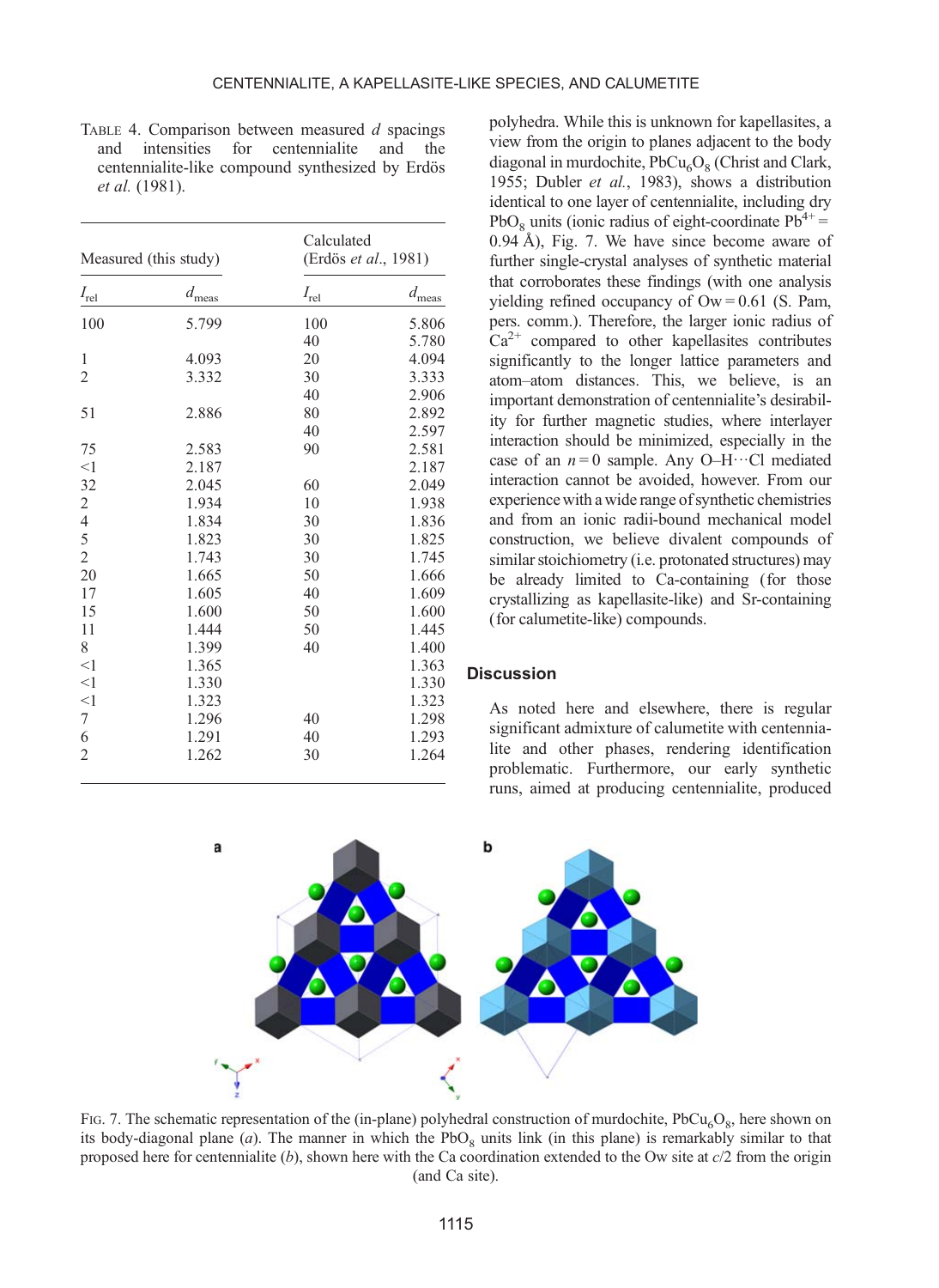#### WILSON A. CRICHTON AND HARALD MÜLLER

<span id="page-11-0"></span>

FIG. 8. A sample of specimen 8789, containing both centennialite and calumetite (indicated) was X-rayed before (blue) and after heating for 1 h at 165°C in a normal oven. There is clear loss of those peaks associated with centennialite, but no evidence of a new phase crystallizing, leaving a calumetite-like dominated pattern. This is the 'natural' demonstration of the measurements carried out by Erdös et al. [\(1981\)](#page-18-0) on synthetic material. Diffraction conditions are as per [Fig. 2](#page-7-0).

instead calumetite-like patterns, or mixtures of the two, clearly indicating their close relationship. Erdös et al. [\(1981\)](#page-18-0) have already demonstrated the similarity of diffraction data for  $CaCu<sub>4</sub>(OH)<sub>8</sub>Cl<sub>2</sub>·3½H<sub>2</sub>O$  and Williams' calumetite,  $Cu(OH, Cl)_{2} \cdot 2H_{2}O$  [\(Williams, 1963](#page-19-0)). To illuminate

this point further, we repeated the Erdös et al. heating experiment, where synthetic tetragonal  $Cu<sub>4</sub>(OH)<sub>8</sub>CaCl<sub>2</sub>·3.5H<sub>2</sub>O$  was transformed to hexagonal  $Cu<sub>3</sub>(OH)<sub>6</sub>CaCl<sub>2</sub>·H<sub>2</sub>O$  (of Erdös *et al.*), (now centennialite) on a portion of calumetite from cotype 2. Comparing diffraction patterns before and



d-spacing, Å (log scale)

FIG. 9. A comparison (on log scale to de-emphasize the compression of short d spacings) of Cotype 1 data, identical to those above (blue) with one of our several synthetic analogues (red; sample 'CuCaOx\_60'). We also include data (red ticks) from Erdös et al. [\(1981\)](#page-18-0) on the centennialite-like phase they have produced, following treatment of their calumetite-like compound. The additional peaks (\*) are from a minor paratacamite fraction. Note: the original data were collected at different wavelengths, red data (synthetic were collected using  $CuKa$ ), blue data as for [Fig. 2](#page-7-0).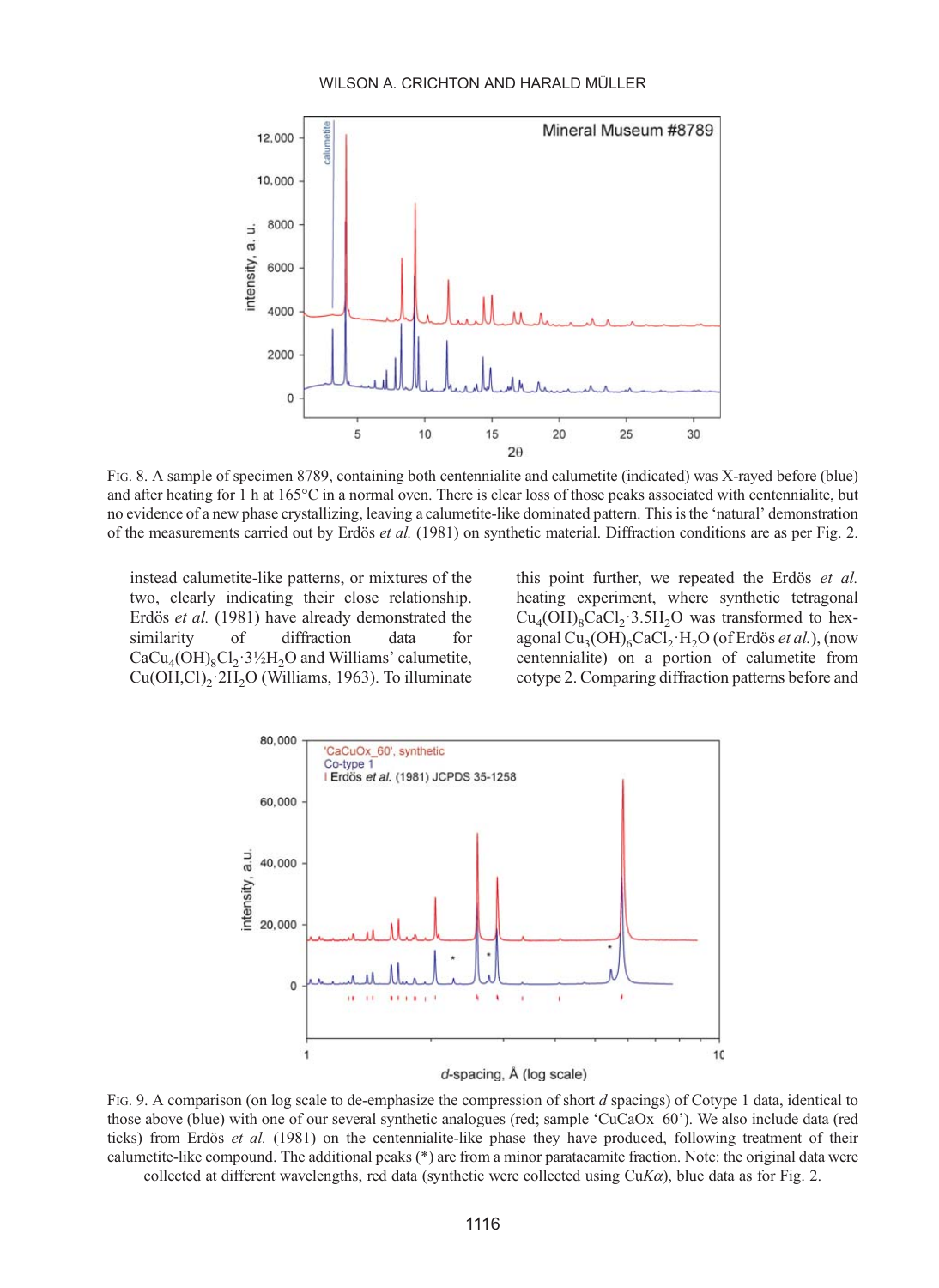<span id="page-12-0"></span>

FIG. 10. Rietveld refinement of the Cmcm model, [Table 6](#page-15-0), of synthetic calumetite-like material against data collected on a synthetic sample stored since synthesis under aqueous solution. The excluded regions are those also indicated as unindexed by this over-generalized model in [Table 5,](#page-13-0) apart from that noted 'centennialite'. Data were taken at ID06 at 33 keV in a capillary-mounted sample, in transmission, on a mar345 detector. GoF = 3.49,  $Rp = 5.69\%$ ,  $wRp = 8.35\%$ ,  $R(obs) = 6.63\%, wR(obs) = 7.80\%, R(all) = 6.81\%, wR(all) = 7.83\%.$ 

after heating to 165°C, [Fig. 8,](#page-11-0) it is quite clear that the original natural calumetite (with minor paratacamite) sample was converted to one of a near-clean centennialite-like compound, with the addition of no further X-ray lines associated with non-volatile components. Therefore, our natural sample of calumetite, from Williams, is centennialite-like once heated. Erdös et al. [\(1981\)](#page-18-0) can not have been aware of centennialite, but we do confirm that their diffraction pattern and proposed chemistry closely resembles our own targeted synthesis as well as those data taken for cotype 1, [Fig. 9](#page-11-0) and [Table 4.](#page-10-0) There is a clear relationship between calumetite and centennialite and their proposed synthetic equivalents. Comparing Erdös et al.'s and Williams' proposed chemistries (and those here) suggests that Ca might be substitutable with Cu in calumetite, with Williams describing a Cu endmember. We might also expect that more calumetite analogues should be known as many other  $M^{2+}$  site chemistries would be more compatible based on closer ionic radii and coordination to Cu than Ca – especially given the number of different  $M^{2+}$ atacamite-like chemistries now described. However, this is not the case and suggests rather that calumetite does contain essential Ca – indeed,

no analysis we have obtained, suggests otherwise and syntheses directed at a Cu end-member fail.

# A model for calumetite

The structure of calumetite has, in spite of its apparently readily indexed reflections, remained unsolved during the 50 years since its description. The primary reason, we suspect, is that it is highly pseudosymmetric. Secondly, there is evidence of stacking disorder from the peak-shape of very weak reflections associated with lattices larger than those based on stronger peaks. Thirdly, there is an evident distinct lack of analogues from synthetic or natural samples and even the singular synthetic example from Erdös et al. [\(1981\)](#page-18-0) has a different reported chemistry and lacks a structure. Lastly, calumetite is rare and no crystals suitable for single-crystal X-ray analysis are known. Using the synthetic calumetitelike compound mentioned previously, that will convert to a centennialite-like analogue upon heating and that has been stored under aqueous liquor since synthesis, we can approach a suitable model for the substructure. It has a highly pseudotetragonal lattice, which can be obtained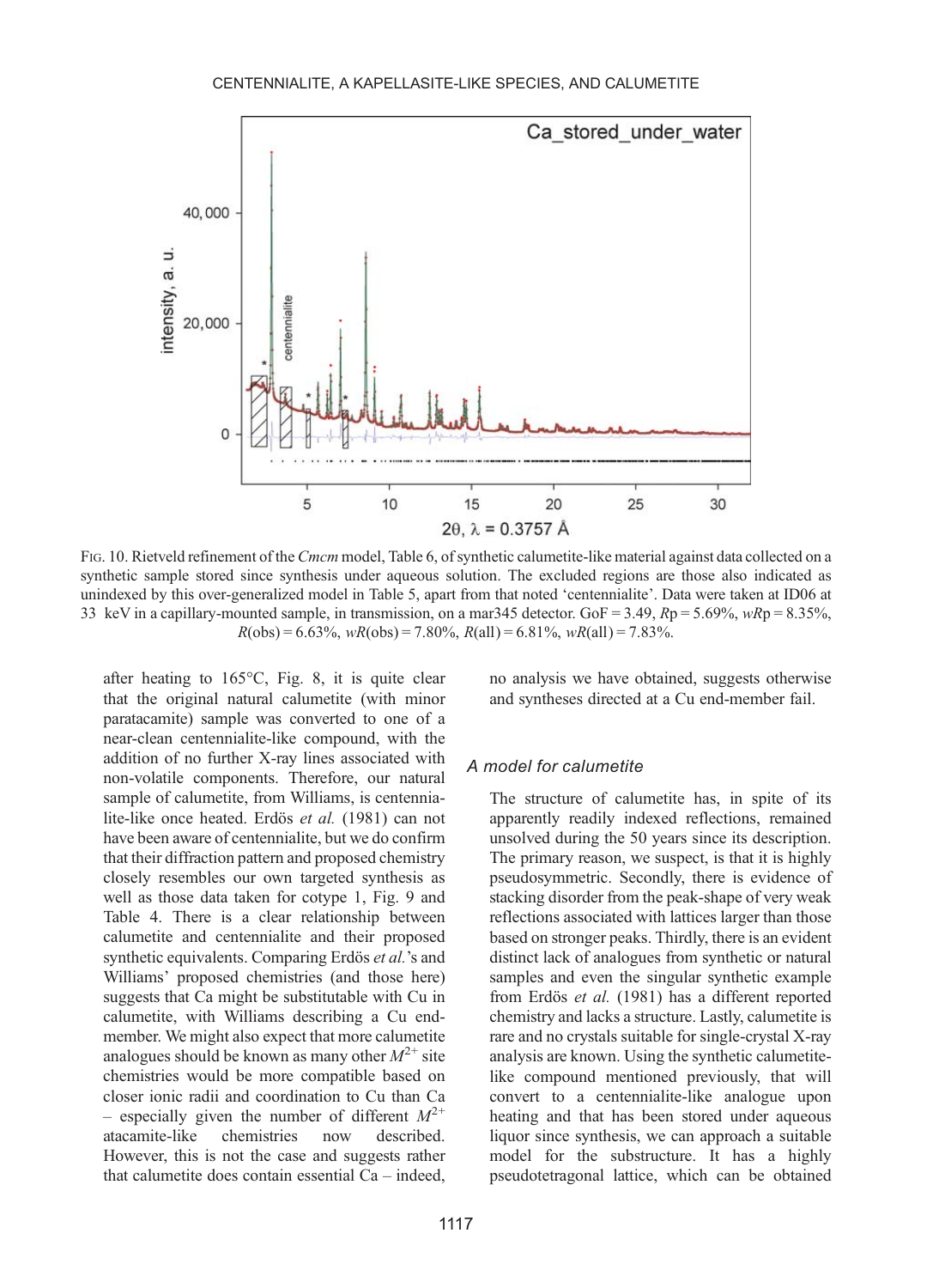<span id="page-13-0"></span>TABLE 5. Comparison between the observed data for Erdös et al. (1981)'s diffraction data for calumetite-like  $CaCu<sub>4</sub>(OH)<sub>8</sub>Cl<sub>2</sub>·3.5H<sub>2</sub>O$  and data calculated for the refined Cmcm two layer model, the  $P2<sub>1</sub>/c$  superstructure based on this and those data of Williams for calumetite. Erdös *et al.*'s index lattice (*tP*,  $a = 9.44$ ,  $c = 15.2$  Å) is related to the Cmcm lattice  $(a' = b' \approx \sqrt{2a_{Cmcm}} \approx \sqrt{2c_{Cmcm}}$ ,  $c' = b_{Cmcm}$  and to the two layer ordered superstructure by orthogonalization of the lattice. Both our observations and those of Erdös et al. require a lattice larger than that proposed by *Cmcm*. The last columns compare the appropriate lines with those of Williams (1963) for calumetite, and are indicated in bold.

| Measured |       | Cmcm model                                      |              |                          | Williams calumetite |             |
|----------|-------|-------------------------------------------------|--------------|--------------------------|---------------------|-------------|
| Irel     | dmeas | Irel**                                          | $h k l^{**}$ | $P21/c$ model<br>$hkl^*$ | $Irel***$           | $d$ meas*** |
| 20       | 9.4   |                                                 |              | 100                      |                     |             |
| 100      | 7.54  | 100                                             | 020          | 020                      | 100                 | 7.5         |
| 20       | 6.08  | $<$ 1                                           | 110          | $\overline{1}11/111$     |                     |             |
| 40       | 4.48  | 3                                               | 111          | 012                      |                     |             |
| $10\,$   | 4.196 |                                                 |              | $\overline{1}02$         |                     |             |
| 40       | 3.777 | 14                                              | 040          | 040                      | 50                  | 3.76        |
| 40       | 3.428 | 10                                              | 131          | 032                      | 30                  | 3.42        |
| $70\,$   | 3.32  | $\bf 8$                                         | 200          | 202                      | 30                  | 3.3         |
| 10       | 3.128 |                                                 |              | 300                      |                     |             |
| 80       | 3.037 | 16                                              | 220          | 222                      | 60                  | 3.02        |
|          |       | 16                                              | 022          | $\overline{2}22$         |                     |             |
| 10       | 2.917 | 3                                               | 112          | $\overline{3}11$         |                     |             |
| $10\,$   | 2.768 | 3                                               | 221          | 321                      |                     |             |
| 10       | 2.554 | 6                                               | 132          | $\overline{1}33$         |                     |             |
| 90       | 2.492 | 34                                              | 042          | $\overline{2}$ 42        | 80                  | 2.481       |
|          |       | 41                                              | 240          | 242                      |                     |             |
| 70       | 2.348 | 19                                              | 202          | 004                      | 30                  | 2.341       |
| 10       | 2.276 |                                                 |              | 104/104                  |                     |             |
| 30       | 2.242 | 5                                               | 222          | 420                      |                     |             |
| $40\,$   | 2.08  | 3                                               | 311          | 412                      |                     |             |
|          |       | <1                                              | 113          | $\overline{2}14$         |                     |             |
| 10       | 2.003 | $\mathfrak z$                                   | 062          | $\overline{2}62$         |                     |             |
|          |       | 5                                               | 260          | 262                      |                     |             |
| 40       | 1.993 | 14                                              | 242          | 440                      | 30                  | 1.993       |
| $10\,$   | 1.958 | $\sqrt{2}$                                      | 171          | 072                      |                     |             |
| 20       | 1.938 | $\mathbf{1}$                                    | 331          | 234                      |                     |             |
|          |       | $\overline{c}$                                  | 133          | $\overline{4}32$         |                     |             |
| 10       | 1.886 | $\overline{4}$                                  | 080          | 080                      |                     |             |
| 10       | 1.878 |                                                 |              | 015                      |                     |             |
| 10       | 1.743 |                                                 |              | $\overline{502}/502$     |                     |             |
| 10       | 1.743 | $\mathbf{1}$                                    | 172          | $\overline{172}/173$     |                     |             |
| 40       | 1.716 | 16                                              | 262          | 064                      | 30                  | 1.709       |
| 60       | 1.66  | $\boldsymbol{9}$                                | 004          | $\overline{4}04$         | 20                  | 1.656       |
|          |       | $\overline{7}$                                  | 400          | 404                      |                     |             |
| 40       | 1.64  | 5                                               | 082          | $\overline{2}82$         | 20                  | 1.635       |
|          |       | 5                                               | 280          | 282                      |                     |             |
| 50       | 1.621 | $\overline{4}$                                  | 024          | $\overline{4}24$         |                     |             |
|          |       | $\overline{3}$                                  | 420          | 424                      |                     |             |
| 30       | 1.557 |                                                 | 313          | 016                      |                     |             |
| 20       | 1.52  | $\begin{array}{c} 2 \\ 2 \\ 2 \\ 3 \end{array}$ | 044          | 444                      |                     |             |
|          |       |                                                 | 404          | 444                      |                     |             |
| 40       | 1.485 |                                                 | 402          | 206                      |                     |             |
|          |       | $\overline{c}$                                  | 204          | 561                      |                     |             |
| 30       | 1.47  | 18                                              | 282          | 480                      | 20                  | 1.465       |

(continued)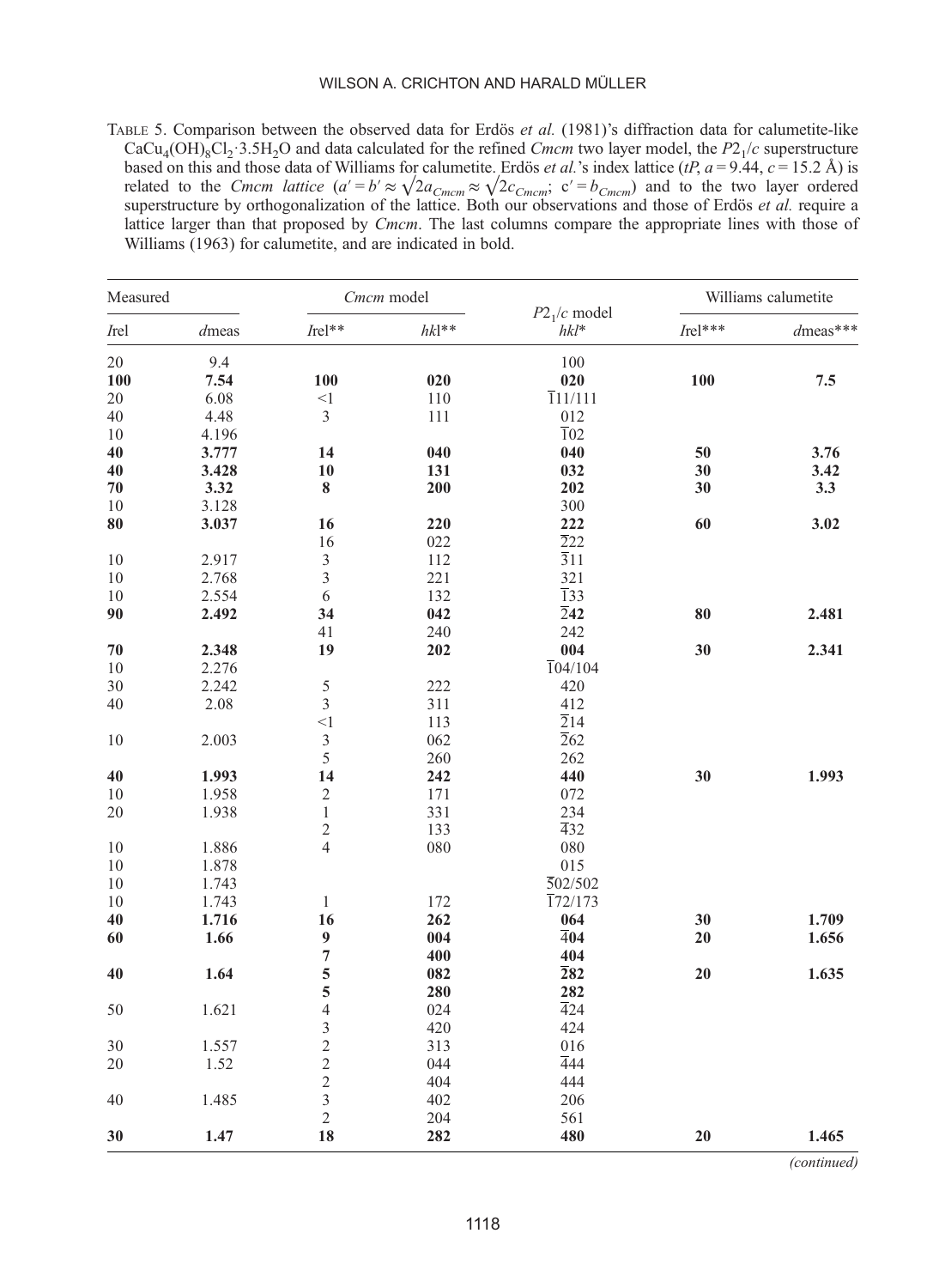<span id="page-14-0"></span>

| TABLE 5. $(contd.)$ |  |  |
|---------------------|--|--|
|---------------------|--|--|

| Measured |       | Cmcm model              |         |                          |           | Williams calumetite |  |
|----------|-------|-------------------------|---------|--------------------------|-----------|---------------------|--|
| Irel     | dmeas | $Irel**$                | $hk1**$ | $P21/c$ model<br>$hkl^*$ | $Irel***$ | $d$ meas***         |  |
| 50       | 1.457 | 5                       | 224     | $\overline{2}26$         |           |                     |  |
|          |       | 7                       | 422     | 622                      |           |                     |  |
| 50       | 1.381 | 10                      | 442     | 246                      | 20        | 1.378               |  |
|          |       | 13                      | 244     | 246                      |           |                     |  |
| 20       | 1.373 | $\overline{2}$          | 2.10.0  | 2.10.2                   |           |                     |  |
|          |       | 3                       | 0.10.2  | 2.10.2                   |           |                     |  |
| 20       | 1.278 | $\overline{2}$          | 264     | 266                      |           |                     |  |
|          |       | 1                       | 462     | 662                      |           |                     |  |
| 20       | 1.27  | $\overline{c}$          | 2.10.2  | 4.10.0                   |           |                     |  |
| 20       | 1.262 | $<$ 1                   | 135/531 | 436/634                  |           |                     |  |
| 20       | 1.258 | 1                       | 0.12.0  | 0.12.0                   |           |                     |  |
| 30       | 1.247 | 3                       | 480     | 484                      |           |                     |  |
|          |       | $\overline{2}$          | 084     | $\overline{4}84$         |           |                     |  |
| 40       | 1.174 | 3                       | 0.12.2  | 2.12.2                   |           |                     |  |
|          |       | $\overline{\mathbf{c}}$ | 2.12.0  | 2.12.2                   |           |                     |  |
| 20       | 1.166 | $\overline{3}$          | 284     | 1.10.5                   |           |                     |  |
|          |       | $\mathfrak{2}$          | 482     | 3.12.0                   |           |                     |  |
| 20       | 1.16  | $\mathfrak{2}$          | 424     | 028                      |           |                     |  |

\*Two-layer  $P2_1/c$  model; if orthometric, equivalent to Erdös et al. (1981).

\*\*Two-layer Cmcm model.

\*\*\*Calumetite (Williams, 1963).

through autoindexing available powder data, [Fig. 10,](#page-12-0) [Table 5](#page-13-0). The basic lattice (ignoring asymmetric superlattice peaks) has half the volume of that proposed by Erdös et al. [\(1981\)](#page-18-0),



FIG. 11. Polyhedral representations of the proposed two layer substructure model, in Cmcm, for centennialite (a) compared with that for  $CaCl<sub>2</sub>(ReO<sub>4</sub>)$   $2H<sub>2</sub>O$  (b), of Jarek *et al.* [\(2007\),](#page-18-0) also Cmcm. In both cases the edge-sharing  $Ca(OH,H,O)_{8}$  polyhedral stacking is evident and between these lie sheets of distorted Cu(OH,Cl)<sub>6</sub> octahedra. The Ca sites here are intended as notionally equally half-occupied.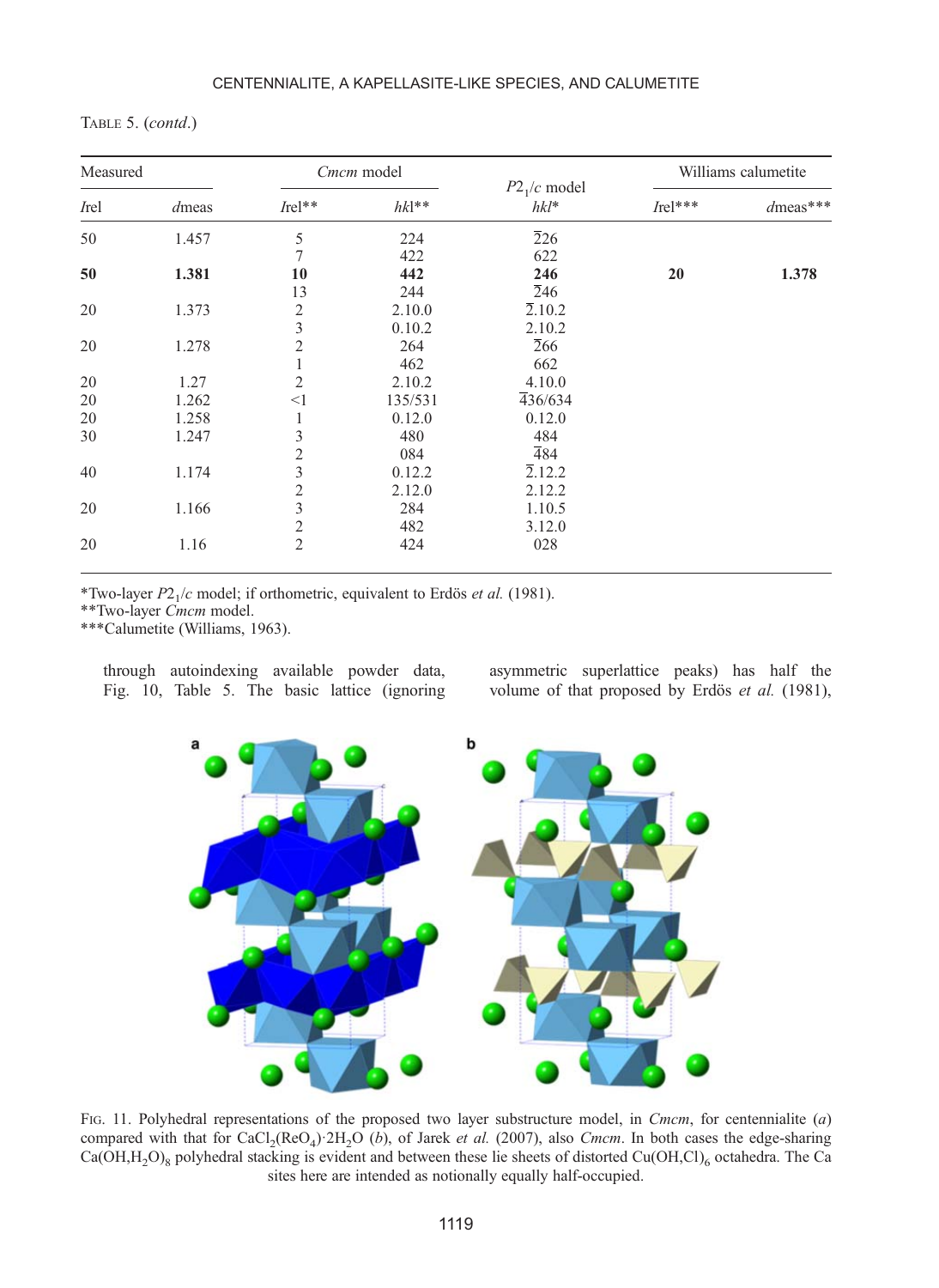<span id="page-15-0"></span>

FIG. 12. Polyhedral representation of the proposed *Cmcm* substructure, simplified to a one layer reduction. The midplane Cu octahedra form an in-plane sheet with Cl and Ca in the interlayer between them  $(a)$ . The overall orientation differs from that of centennialite, but shares many features  $(b)$ ; atom–atom distances are very similar, as are their relative arrangements.

with  $a \approx c \approx 6.66$ ,  $b = 15.2$  Å, and will profile refine to a low GoF of −1.5%. Cmcm spacegroup symmetry was chosen on the basis of highest

Atom coordinates

symmetry/best fit ratio in a forced orthorhombic lattice. Using this, a solution was obtained rapidly through inspection of Fourier maps and, with atom

|  | TABLE 6. Refined calumetite-like substructure model, in <i>Cmcm</i> , with |  |  |  |
|--|----------------------------------------------------------------------------|--|--|--|
|  | $R(obs) = 6.63\%, wR(obs) = 7.80\%, R(all) = 6.81\%, wR(all) = 7.83\%.$    |  |  |  |

| Crystal data         |                                                                             |
|----------------------|-----------------------------------------------------------------------------|
| Formula sum          | Ca <sub>2</sub> C <sub>14</sub> C <sub>u</sub> <sub>8</sub> O <sub>24</sub> |
| Formula              | $CaCu4(OH)8Cl3·4H2O$                                                        |
| Ζ                    | 2                                                                           |
| Formula weight       | $1114.32$ (dry)                                                             |
| Crystal system       | Orthorhombic                                                                |
| Space group          | Cmcm                                                                        |
| Unit-cell dimensions | $a = 6.696(1)$ Å                                                            |
|                      | $b = 15.2146(7)$ Å                                                          |
|                      | $c = 6.703(1)$ Å                                                            |
| Cell volume          | 682.88(15) $\AA^3$                                                          |
| Density, calculated  | 2.709 g cm <sup>-3</sup> (dry)                                              |
| Pearson code         | $oC40$ (dry)                                                                |
| Formula type         | NO2P4O12                                                                    |
| Wyckoff sequence     | $g$ fedc $2$                                                                |
|                      |                                                                             |

| 1 xw111 vooramato |       |                            |          |            |          |                          |
|-------------------|-------|----------------------------|----------|------------|----------|--------------------------|
| Atom              | Wyck. | Occ.                       | x/a      | y/b        | z/c      | $U, \mathring{A}^2$      |
| Ca1               | 4c    | 0.5                        | $\Omega$ | 0.5887(8)  | 0.75     | 0.011(3)                 |
| Cu1               | 8d    |                            | 0.75     | 0.25       | $\Omega$ | 0.0122(5)                |
| C <sub>1</sub>    | 4c    |                            | 0.5      | 0.37592(6) | 0.7500   | 0.030(2)                 |
| O <sub>1</sub>    | 8f    |                            | $\theta$ | 0.3247(13) | 0.985(4) | 0.026(5)                 |
| O <sub>2</sub>    | 8e    |                            | 0.724(6) | $\theta$   | 0.5      | 0.081(6)                 |
| O <sub>3</sub>    | 8g    |                            | 0.814(2) | 0.1888(14) | 0.75     | 0.009(5)                 |
| <b>Distances</b>  |       |                            |          |            |          |                          |
| $Cu1-O2$          |       | $1.962(10)$ Å<br>$2\times$ |          | $Ca1-O1$   |          | $2.21(2)$ Å<br>$2\times$ |
| $Cu1-O1$          |       | $2.028(11)$ Å<br>$2\times$ |          | $Ca1-O2$   |          | $2.62(2)$ Å<br>$4\times$ |
| $Cu1-C11$         |       | $3.046(6)$ Å<br>$2\times$  |          | $Ca1-Ow$   |          | $2 \times 2.596(19)$ Å   |
| $Cu1-Ca1$         |       | $3.410(9)$ Å<br>$2\times$  |          |            |          |                          |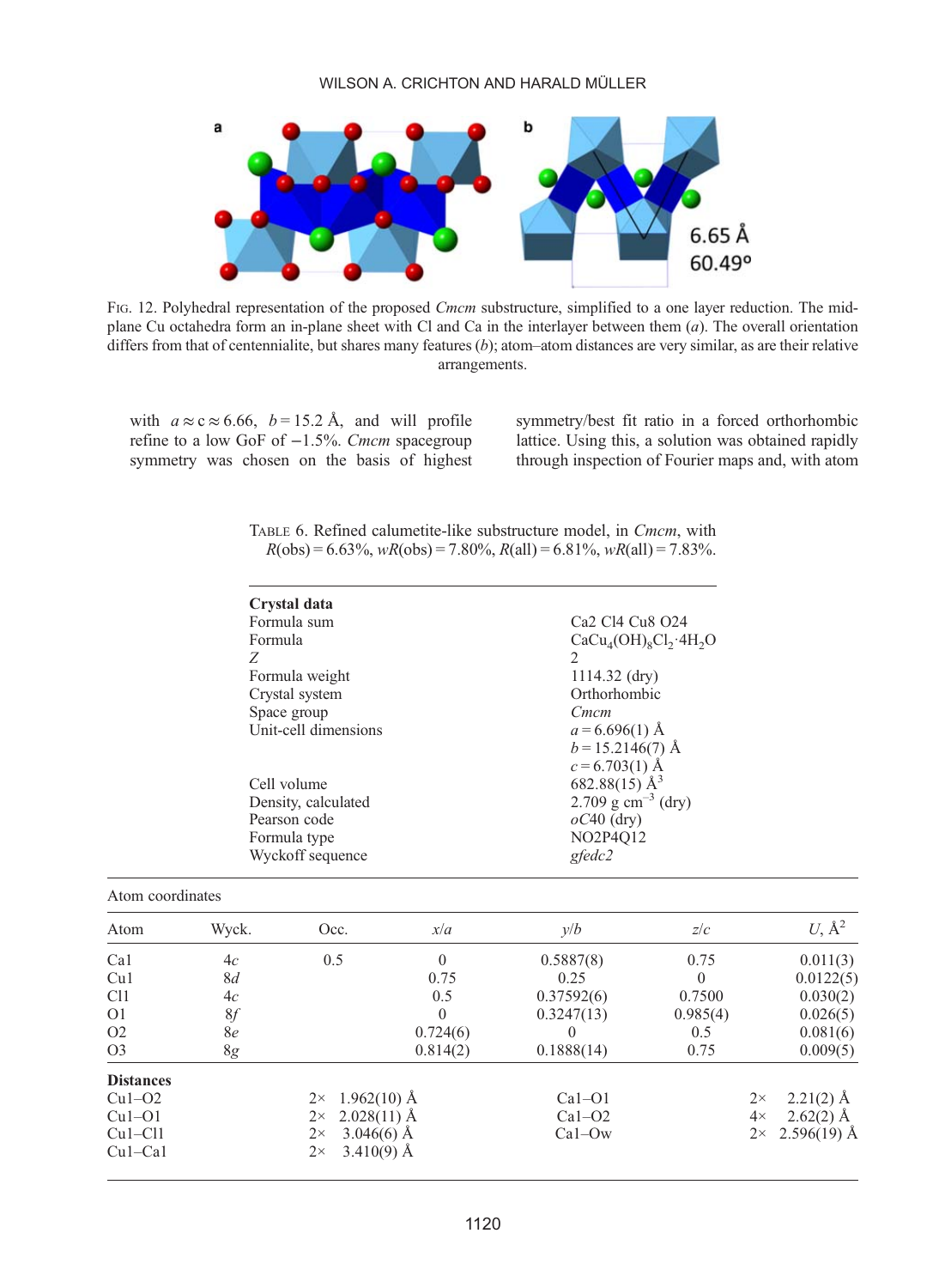

FIG. 13. The Cmcm (a) model can be produced by stacking the single layer tetragonal layer, also shown in [Fig. 11,](#page-14-0)  $(b)$ , by  $\frac{1}{2}$  0 1, so that the CaO<sub>s</sub> units edge-share; or, by  $\frac{1}{2}$   $\frac{1}{2}$  to produce a two-layer, corner-shared, structure that, with orthorhombic distortion, has symmetry  $Pmm2$  (c) and the same lattice size as (a). Without this distortion the two layer structure is otherwise absolutely identical to the single layer, as the stacking vector mimics the  $n$  glide.

reassignment (and a ½ occupied Ca site), reduces to a construction that shares features that we might expect from comparison with the structure of centennialite. These include that the Ca–Cl–Ca– Cl direction is now parallel with the stacking direction (at 60° previously and 15.2 Å  $\approx$  sin(60°) \*3 $c_{\text{centennialite}}$  Å), effectively placing the Cu–Cu polyhedral sheet in-plane, as opposed to the Ca–Cu sheet, [Fig. 11](#page-14-0)a. The like-like anion–anion distances define the lattice dimension in an identical manner and the same size as centennialite. The Ca–Ca–Ca angle remains at  $\approx 60^\circ$  and same-layer Ca sites are 6.8201(4) Å apart, with Cu half way along the same vectors, again as per centennialite, [Fig. 11](#page-14-0)b. Indeed, in all aspects bar one  $a||$  Ca–Ca direction, where it lacks the intermediate Cu, it is a very closely related topology – though not a subgroup, distortion, or similar construction. The Ca-polyhedra continue to be eight coordinated as per centennialite. As in the comparison between  $CaO<sub>8</sub>$  in centennialite and  $PbO_8$  polyhedra in murdochite, this coordination and the edge-sharing linkage between adjacent stacking units is found elsewhere, in the rather similar compound  $CaCl(ReO<sub>4</sub>) \cdot 2H<sub>2</sub>O$ , for instance (Jarek et al.[, 2007;](#page-18-0) [Fig. 12](#page-15-0)). This Cmcm model will fit with  $Robs = 6.64\%$ , wRobs = 7.82%, Rall 6.82% and wRall 7.85 with profile Rp of 5.69% and wRp = 8.35% when all structural features are refined [\(Fig. 10,](#page-12-0) [Table 6](#page-15-0)). It may then be considered reasonable. However, it does not take into account

Williams (LSQ  $a = 6.620(3)$ ,  $c = 7.515(6)$  Å,

UNITCELL). A comparison of the calculated intensity distribution is also reasonable. A related lattice (but different diffraction pattern) is found in an *I*-centred, but  $\sqrt{2} \times \sqrt{2}$  larger, tetragonal hemihydrate also described by Erdös et al. [\(1981\)](#page-18-0). This phase (JCPDS 35-1528) has composition  $CaCu<sub>4</sub>(OH)<sub>8</sub>Cl<sub>2</sub>·0.5H<sub>2</sub>O$  and our model assembly

the few asymmetric peaks that remain unindexed with a lattice this size, which can be seen in [Fig. 10](#page-12-0) as excluded regions, from the data of [Erdös](#page-18-0) et al. [\(1981\)](#page-18-0); particularly the peak at 9.44 Å, which is not

To address the peak asymmetry, the stacking vector of  $\frac{1}{2}$  0 1 (*Cmcm*), Fig. 13*a*, can be supplemented by corner-sharing the Ca-polyhedra through stacking  $\frac{1}{2}$   $\frac{1}{2}$  1 one unit with respect to the previous. This second model structure, (Fig. 13c), produced using Diffax+ (Leoni et al.[, 2004](#page-19-0)) reduces to Pmm2 and remains strongly pseudosymmetric, by lattice distortion only, towards a c/2 reduction to the single-layer tetragonal basis with P4/nmm symmetry (Fig. 13b; see the crystallographic information files which have been deposited with the Principal Editor of Mineralogical Magazine and are available from [http://www.](http://www.minersoc.org/pages/e_journals/dep_mat_mm.html) [minersoc.org/pages/e\\_journals/dep\\_mat\\_mm.html](http://www.minersoc.org/pages/e_journals/dep_mat_mm.html)). It may be no coincidence that this lattice basis will also index all bar the  $3.43 \text{ Å}$  peak (a c-doubled 113, or Cmcm 131) of the lower-resolution data of

reported by [Williams \(1963\)](#page-19-0), [Table 5.](#page-13-0)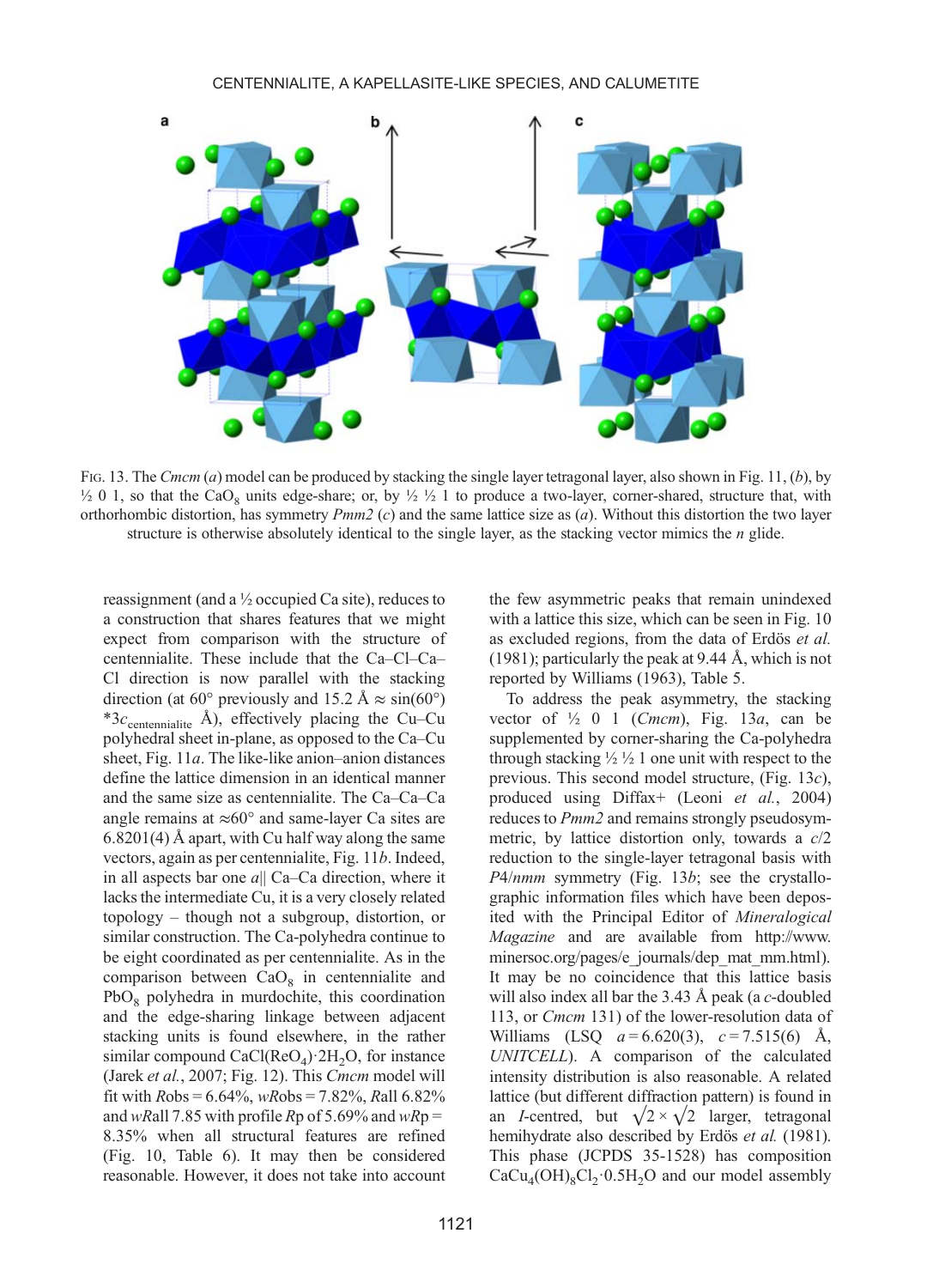is, per a P4/nmm layer repeat, a rather similar  $CaCu<sub>4</sub>O<sub>12</sub>Cl<sub>2</sub>$ . Repartitioning the anions so that assumed  $O = OH$  or  $H<sub>2</sub>O$  gives a composition of  $CaCu<sub>4</sub>(OH)<sub>8</sub>Cl<sub>2</sub>·4H<sub>2</sub>O$ , with all interlayer Ow sites fully occupied, is almost identical to [Erdös](#page-18-0) et al. [\(1981\)](#page-18-0)'s proposed calumetite-like compound; with only  $\frac{1}{2}$  mol H<sub>2</sub>O excess per formula unit. Normalizing to a centennialite-like  $Cu = 3$  (equivalent  $Z_{\text{centennialite}} = 8/3$ , not 3), would result in a composition of  $Ca_{0.75}\square_{0.25}Cu_3(OH)_6Cl_2.3H_2O.$  In a manner analogous to the rhenate example above ([Fig. 12](#page-15-0)), the in-layer O sites are assigned to (OH) and those creating the eight-fold coordination to Ca, water. This may be the reason for why calumetite-like analogues, or minerals, have not been identified from the remainder of the atacamite family, in much the same way that centennialite can be differentiated from the kapellasites. Regardless of available data suggesting such a large lattice, here and in Erdös et al. [\(1981\),](#page-18-0) we have not encountered data that will support any more detailed refinement without recourse to excessive use of constraints, or any indexation that is markedly non-pseudosymmetric as an alternative. Therefore, we conclude that our expectations for the eventual structure for these calumetite-like synthetic compounds are based on the oversimplified one-layer P4/nmm substructure, most probably in a frequent stacking pattern that would give a high probability to  $C$  centring, on average; i.e. the edgesharing construction refined against synthetic data, above. This simplified two-layer substructure model in *Cmcm* may be further improved to account for all peaks evident, and the ¼ Ca per formula unit deficiency compared to centennialite, through site ordering over inequivalent Ca sites. This can force a reduction in symmetry, from one dominated by *Cmcm*, to a larger-lattice  $P2<sub>1</sub>/c$  model (with  $\beta \approx 90^{\circ}$ ). Such a construction indexes all observed peaks from synthetic calumetite-like material, [Table 5.](#page-13-0)

# **Conclusions**

The new mineral centennialite, from the Centennial Mine, Calumet, Houghton County Michigan, USA, is structurally characterized as a member of the atacamite group, similar to the kapellasites (trigonal,  $\overline{P3}m1$ , Cu<sub>3</sub> $M^{2+}(\text{OH})_6\text{Cl}_2$ ). It is the ordered,  $M^{2+}$  = Ca dominant member and distinguishes itself from the other kapellasites by the presence of variable interlayer water, promoting a  $CaO<sub>s</sub>$  unit that is found in other, larger, related structures such as murdochite. Expectations from ionic radius effects on eventual bond lengths should be promising for magnetic studies of frustrated spin systems. We estimate that Ca-containing kapellasites will provide the largest lattices available for this family. Centennialite occurs in visually heterogeneous assemblages of atacamite minerals and calumetite. We confirm that the synthetic  $Cu<sub>2</sub>(OH)<sub>6</sub>CaCl<sub>2</sub>·H<sub>2</sub>O$  phase produced by [Erdös](#page-18-0) et al. [\(1981\),](#page-18-0) JCPDS 35-1258, shares an identical lattice and an extremely similar chemistry and alongside the 'unidentified Cu-Ca-Cl mineral' of [Heinrich and Robinson \(2004\)](#page-18-0) are almost certainly the same material as centennialite. We demonstrate a clear link between natural calumetite and centennialite in all the specimens studied; including Williams-donated and type material from the description of calumetite. Following the demonstration of Erdös et al. [\(1981\)](#page-18-0), on a synthetic 'calumetite-like'  $Cu<sub>4</sub>CaCl<sub>2</sub>(OH)<sub>8</sub>·3.5H<sub>2</sub>O$  phase that on heating transformed to  $Cu<sub>2</sub>(OH)<sub>6</sub>CaCl<sub>2</sub>$ . H2O, we illustrate that natural calumetite (from type material) also transforms on heating to a centennialite-like compound, strongly suggesting that the two synthetic and natural analogue phases are equivalent. Using data collected on our own synthetic calumetite material, we propose a substructure model for calumetite that is consistent with data collected from type specimens here and material proposed elsewhere as a synthetic analogue of calumetite.

#### Acknowledgements

The authors thank R.T. Downs and M. Candee of the Mineral Museum of the University of Arizona, and D. Nectoux and the late J-M. Le Cléac'h of the Musée de Minéralogie, Paris, for allowing access to their specimens of Williams' calumetite, as well as for agreeing to curate the centennialite samples. The ESRF is thanked for access to IHR beamtime at ID06. We also thank I. Snigireva (ESRF) for EDX investigation of the samples. This forms part of ongoing studies that has benefitted from access to beamline ID09A, through M. Hanfland and ID31, through A. Fitch and C. Drathen. Associated studies relevant to a larger array of synthetic compounds, which have no doubt influenced our thinking on centennialite, have also been conducted by C. Dela Cruz at HFIR of the Oak Ridge National Laboratory and of S. Margadonna of Swansea University. Our thanks are due also to A. Lubej (Cinkarna Celje) for offering access to samples of basic copper chlorides. We appreciate the contact with S. Carlson, who has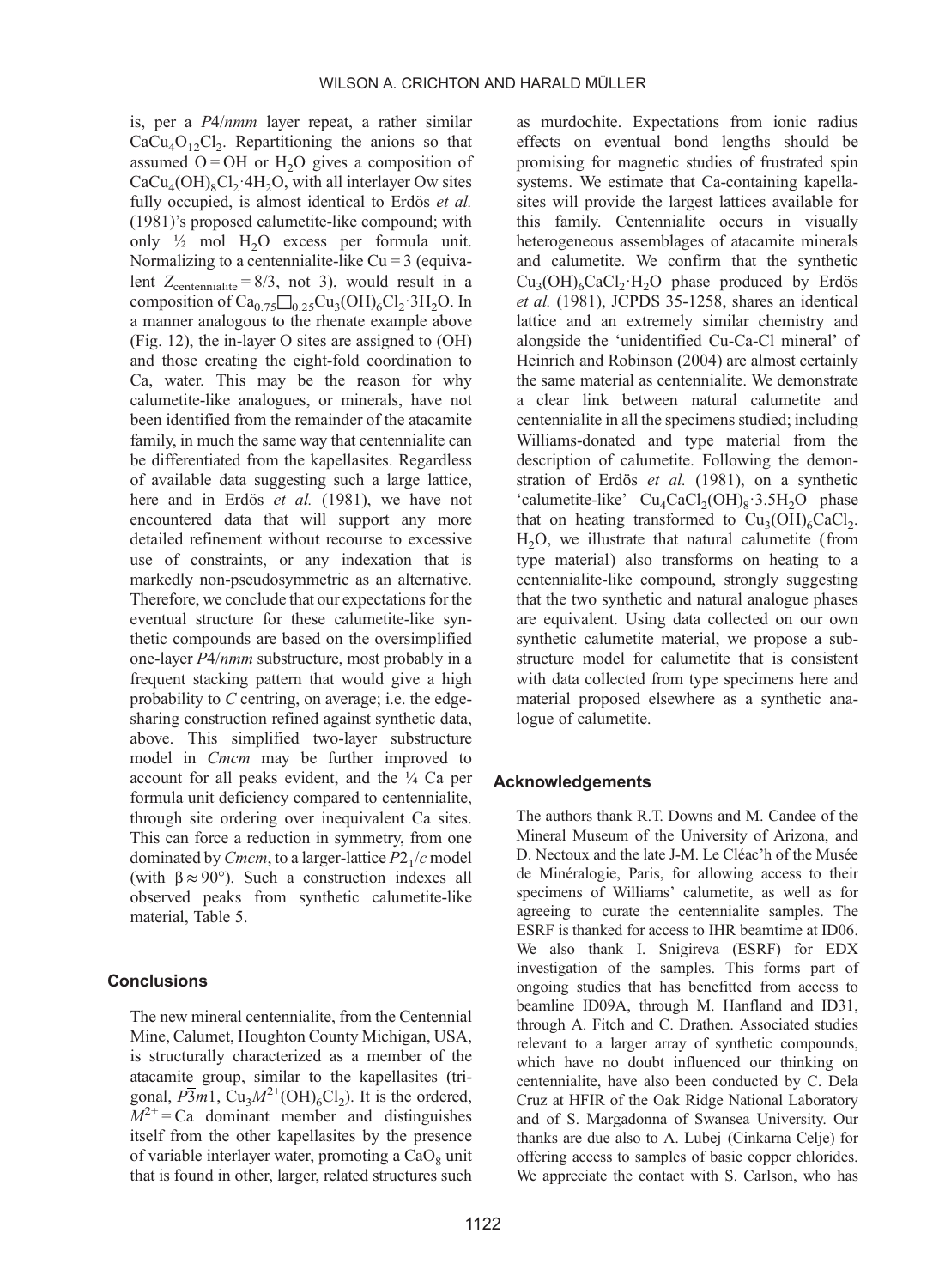<span id="page-18-0"></span>provided us with much local information, invaluable copies of Heinrich's Mineralogy of Michigan and the unpublished report of P. Brandes and G. Robinson. Revised manuscripts were improved using the comments of several anonymous Reviewers, the Structures Editor, P. Leverett, the Associate Editor, M. Rumsey and Principal Editor, P. Williams, who are all thanked for their considerable efforts.

#### **References**

- Boultif, A. and Louër, D. (1991) Indexing of powder diffraction patterns for low-symmetry lattices by the successive dichotomy method. Journal of Applied Crystallography, 24, 987–993.
- Brandes, P.T. and Robinson, G.W. (2002) A Preliminary Study of Calumetite and Other Copper Chloride Mineralization on the Keweenaw Peninsula, Michigan. Unpublished MSc thesis, Michigan Technological University, USA.
- Braithwaite, R.S.W., Mereiter, K., Paar, W.H. and Clark, A.M. (2004) Herbertsmithite,  $Cu<sub>3</sub>Zn(OH)<sub>6</sub>Cl<sub>2</sub>$ , a new species, and a definition of paratacamite. Mineralogical Magazine, 68, 527–539.
- Christ, C.L. and Clark, J.R. (1955) The crystal structure of murdochite. American Mineralogist, 40, 907–916.
- Chu, S., McQueen, T.M., Chisnell, R., Freedman, D.E., Müller, P., Lee, Y.S. and Nocera, D.G. (2010)  $Cu^{2+}$  (S  $= \frac{1}{2}$ ) Kagomé antiferromagnet: Mg<sub>x</sub>Cu<sub>4-x</sub>(OH)<sub>6</sub>Cl<sub>2</sub>. Journal of the American Chemical Society, 132, 5570.
- Clissold, M.E., Leverett, P. and Williams, P.A. (2007) The structure of gillardite, the Ni-analogue of herbertsmithite, from Widgiemooltha, Western Australia. The Canadian Mineralogist, 45, 317–320.
- Colman, R.H., Ritter, C. and Wills, A.S. (2008) Toward perfection:  $Cu_3Zn(OH)_6Cl_2$ , a new model  $S = \frac{1}{2}$ Kagome antiferromagnet. Chemistry of Materials, 20, 6896–6899.
- Colman, R.H., Sinclair, A. and Wills, A.S. (2011) Magnetic and crystallographic studies of Mg-herbertsmithite,  $\gamma$ -Cu<sub>3</sub>Mg(OH)<sub>6</sub>Cl<sub>2</sub> – A new S =  $\frac{1}{2}$  kagome magnet and candidate spin liquid. Chemistry of Materials, 23, 1811–1817.
- Dubler, E., Vedani, A. and Oswald, H.R. (1983) New structure determination of murdochite,  $Cu<sub>6</sub>PbO<sub>8</sub>$ . Acta Crystallographica, C39, 1143–1146.
- Erdös, E., Denzler, E. and Altorfer, H. (1981) Thermochemical, crystallographic and infrared studies on calcium copper hydroxychloride hydrates. Thermochimica Acta, 44, 345–361.
- Fak, B. Kermarrec, E. Messio, L., Bernu, B., Lhuilier, C., Bert, F., Mendels, P., Koteswararo, B., Bouquet, F., Ollivier, J., Hillier, A.D., Amato, A., Colman, R. H. and Wills, A.S. (2012) Physical Review Letters, 109, 037208.
- Feitknecht, W. (1949) Über Doppelhydroxyde und basische Doppelsalze. 7. Über basische Doppelchloride des Kupfers. Helvetica Chimica Acta, 32, 1653–1667.
- Fleet, M.E. (1975) The crystal structure of paratacamite, Cu<sub>2</sub>(OH)<sub>2</sub>Cl. Acta Crystallographica, B31, 183-187.
- Hammersley, A.P., Svensson, S.O., Thompson, A., Graafsma, H., Kvick, Å and Moy, J.P. (1995) Calibration and correction of distortions in 2D detector systems. Review of Scientific Instruments, 66, 2729–2733.
- Hammersley, A.P., Svensson, S.O., Hanfland, M., Fitch, A.N. and Häusermann, D. (1996) Two-dimensional detector software: from real detector to idealised image or two-theta scan. High Pressure Research, 14, 235–248.
- Heinrich, E.W. and Robinson, G.W. (2004) Mineralogy of Michigan. A. E. Seaman Mineral Museum, Michigan Technical University, Houghton, Michigan, USA.
- Holland, T.J.B. and Redfern, S.A.T. (1997) Unit cell refinement from powder diffraction data: the use of regression diagnostics. Mineralogical Magazine, 61, 65–77.
- Jansen, O., Richter, J. and Rosner, H. (2008) Modified kagome physics in the natural spin-½ kagome systems: Kapellasite  $Cu_3Zn(OH)_6Cl_2$  and haydeeite  $Cu_3Mg$  $(OH)_{6}Cl_{2}$ . Physical Review Letters, 101, 106403.
- Jarek, U., Holynksa, M., Slepokura, K. and Lis, T. (2007) Calcium chloride rhenate(VII) dehydrate. Acta Crystallographica, C63, 77–79.
- Kampf, A.R., Sciberras, M.J., Williams, P.A., Dini, M. and Donoso, A.A.M. (2013a) Leverettite from the Torrecillas miner, Iquique Province, Chile: the Coanalogue of herbertsmithite. Mineralogical Magazine, 77, 3047–3054.
- Kampf, A.R., Sciberras, M.J., Leverett, P., Williams, P.A., Malcherek, T., Schlüter, J., Welch, M.D., Dini, M. and Donoso, A.A.M. (2013b) Paratacamite-(Mg),  $Cu<sub>3</sub>(Mg,Cu)Cl<sub>2</sub>(OH)<sub>6</sub>; a new substituted basic$ copper chloride mineral from Camerones, Chile. Mineralogical Magazine, 77, 3133–3124.
- Kermarrec, E., Zorko, A., Bert, F., Colman, R.H., Koteswararao, B., Bouquet, F., Bonville, P., Hillier, A., Amato, A., van Tol, J., Ozarowski, A., Wills, A.S. and Mendels, P. (2014) Spin dynamics and disorder effects in the  $S = \frac{1}{2}$  kagome Heisenberg spin-liquid phase of kapellasite. Physical Review B, 90, 205103.
- Krause, W., Bernhardt, H.J., Braithwaite, R.S.W., Kolitsch, U. and Pritchard, R. (2006) Kapellasite, Cu<sub>3</sub>Zn  $(OH)_{6}Cl_{2}$ , a new mineral from Lavrion, Greece, and its crystal structure. Mineralogical Magazine, 70, 329–340.
- Krekel, C. and Polborn, K. (2003) Lime-blue A mediaeval pigment for wall paintings? Studies in Conservation, 48, 171–182.
- Kumar, G.N.H., Parthasarathy, G. and Rao, J.L. (2011) Low-temperature electron paramagnetic resonance